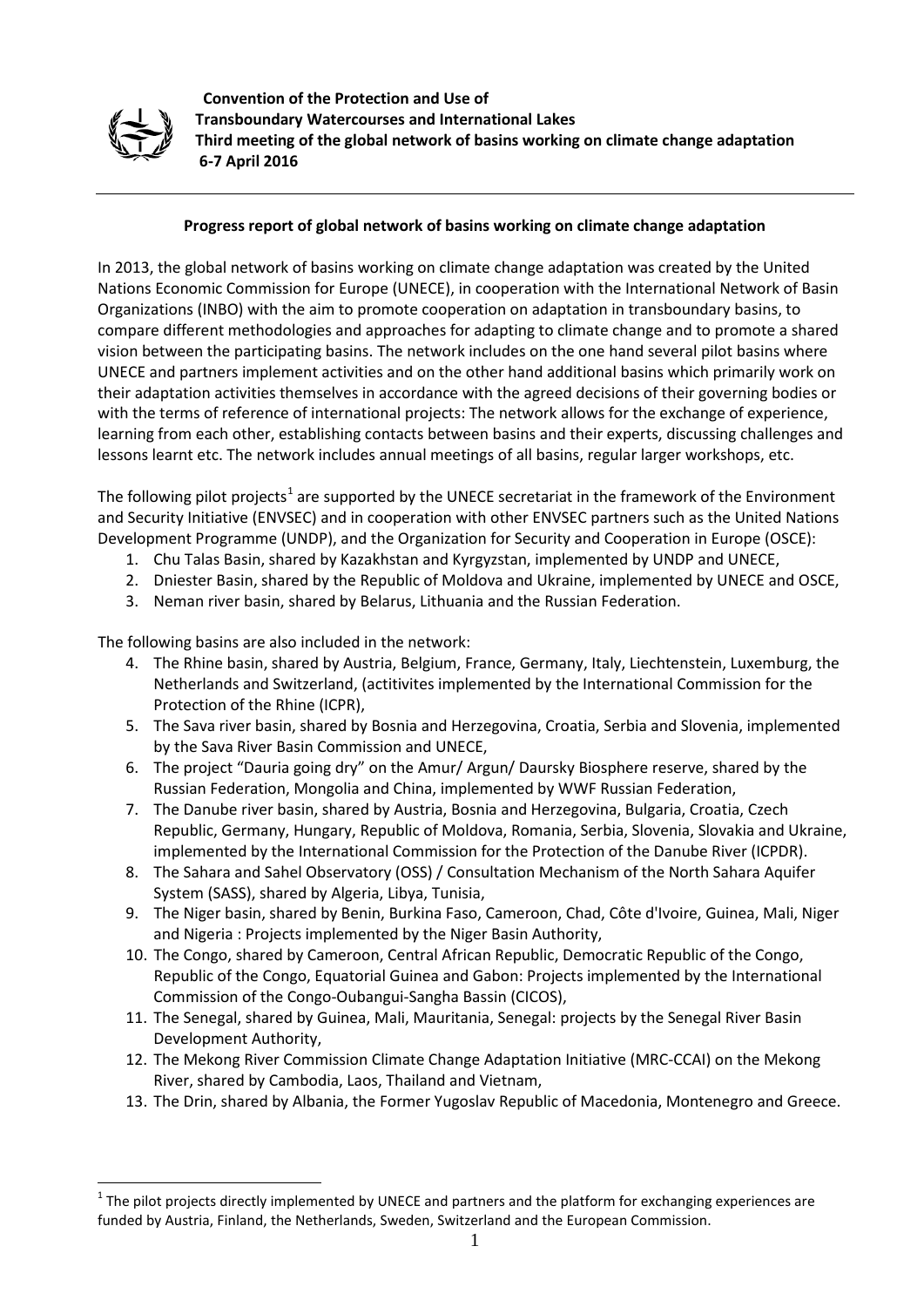#### More information about the activities and progress of the pilots and basins 1-11 is included in the annex [2](#page-1-0) .**ANNEX: Description of progress of each pilot project/ basin in the network**

#### **1. Projects addressing climate change in the transboundary Chu-Talas basin**

#### **1. Short description of the project/ activities**

In 2014 the project "Promoting cooperation to adapt to climate change in the Chu-Talas river basin" was concluded, modelling of possible climate change, the vulnerability study as well as a set of adaptation measures were developed during the project. The new UNECE project (second phase) started only in autumn 2015 and it will closely cooperate with the GEF project "Enabling Transboundary Cooperation and Integrated Water Resources Management in the Chu and Talas River Basins". Issues of climate change and adaptation to it will be mainstreamed to the Transboundary Diagnostic Study (TDA) and the Strategic Action Plan (SAP) to be developed in the GEF project. Several measures and pilot activities (training with farmers) will be undertaken later in the project impelementation.

#### **2. Which climate change impacts are you already experiencing or expecting, such as floods, droughts, impacts on water quality etc.?**

The Chu-Talas River Basin is highly vulnerable to climate change and the overall growth of aridity and the declining availability of water resources are the most likely and serious impacts of climate change in the Basin. During the period of instrumental observations, the temperature in the basin increased significantly, with the most dramatic rise observed in the last 20 years. Climate variability and change are already affecting water resources in the region. There had been three consecutive years with insufficient water resources and, in 2014, only half of the usual resources were available in the basin. As a result of the forecasted climate change, glaciers in both basins may be fully exhausted by 2100. Water security is closely linked with political and economic implications (hydropower production vs. irrigated agriculture) that establish a direct link between changes in hydrological regimes and water availability and regional security. These changes are expected in the context of a significant projected increase by mid-century in the demand for water as a result of economic development and population growth. Regulation of flows of the Chu River between Kyrgyzstan and Kazakhstan is an issue already today, particularly in the growing season.

#### **3. Which concrete results did you achieve in 2014-2015 with regards to climate change adaptation?**

In the project "Promoting cooperation to adapt to climate change in the Chu-Talas river basin", in 2014 the final project report was prepared by Kazakh and Kyrgyz national experts. The report is covering physiographic characteristics, analysis of the water resources status and use, economic situation characteristics including water management and projects on research and management of water resources in the basin, current and future vulnerability, expected consumption of water resources and related economic analysis, preliminary options for types of adaptation measures at the transboundary level. A visual summary of results of the project, including maps and graphics was developed, in consultation with the secretariat of the Chu-Talas Commission.

The new project started in September 2015 is building up on the results of the afore-mentioned project. Ian iitial meeting of the project was organized in collaboration with the GEF project "Enabling Transboundary Cooperation and Integrated Water Resources Management in the Chu and Talas River Basins" on December 1, 2015, that reached the following main decisions:

- provide inputs in the development of the Transboundary Diagnostic Analysis (TDA) of the Chu-Talas River Basin under the GEF project by drafting an analysis of potential climate change impacts in the Basin and outlining existing gaps based on implemented studies;
- 3 to 5 adaptation measures for detailed analysis and subsequent implementation will be chosen from a wide list of measures 10-20 after a qualitative analysis of the costs and benefits associated with them.

<span id="page-1-0"></span> $^2$  Updates provides by the basins; the UNECE secretariat is not responsible for it. Information on the activities in the Mekong (12), the Drin (13) and Lake Victoria Basin has not been provided at the time of preparation of this report.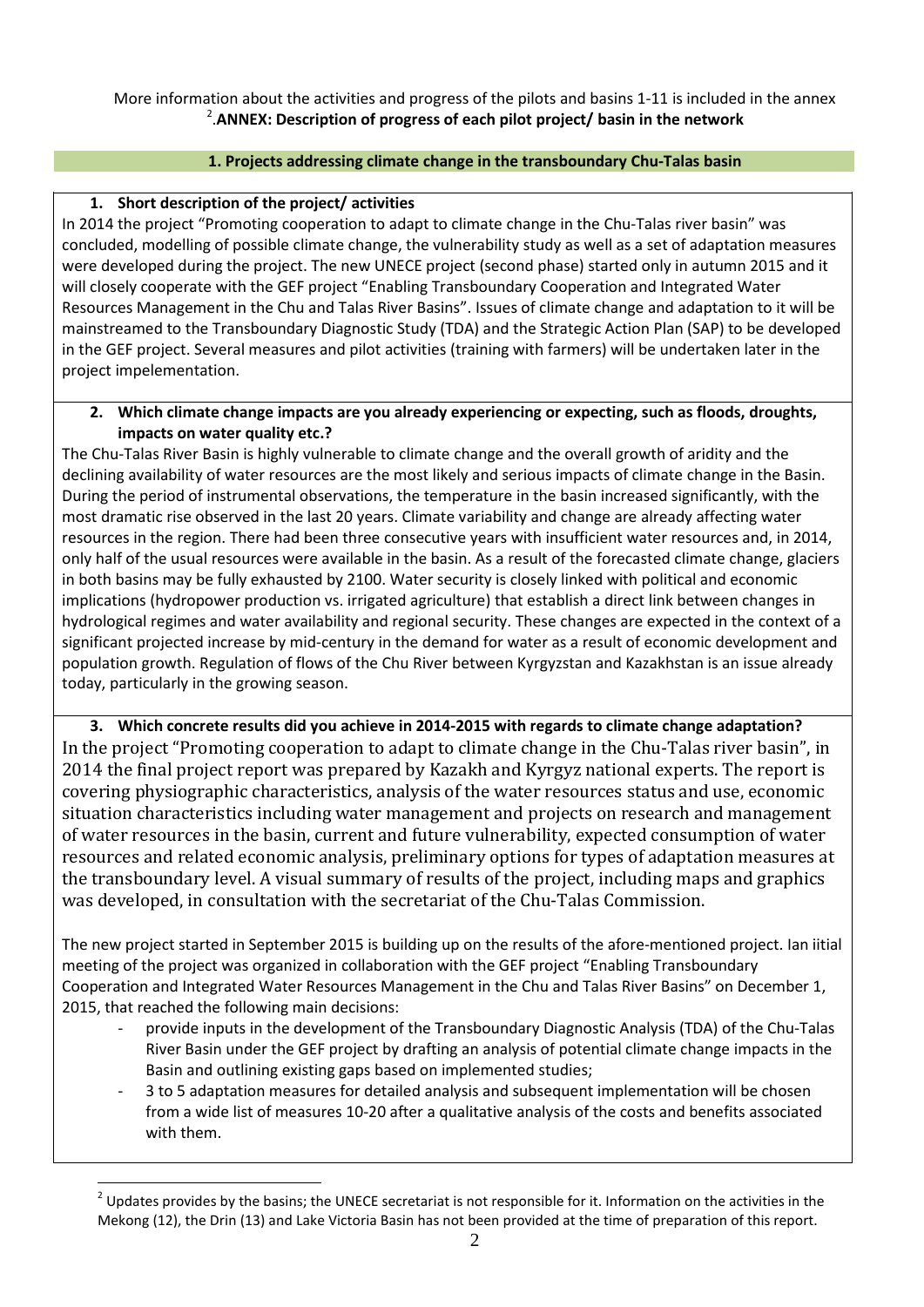#### **4. Which major challenges did you face in this work? How did you overcome them?**

The initial package of possible adaptation measures was proposed under the project "Promoting cooperation to adapt to climate change in the Chu-Talas basin" (phase I). But measures identified were mostly formulated as general recommendations. During Phase II a qualitative analysis of the costs and benefits associated with adaptation measures has to be done.

Capacity of the Joint bilateral commission and local stakeholders and farmers to support climate change adaptation activities in the basin is also very limited. Lack of resources for adaptation measures implementation is the main problem.

#### 5. **Which lessons learned would you like to share with other basins?**

Kazakhstan's and Kyrgyzstan's cooperation on the Chu and Talas rivers is managed by a Joint bilateral commission. It is a good example of transboundary water cooperation built on a solid institutional and legal basis. It allows discussing problems and finding solutions.

Involvement of local stakeholders on all level of discussion of adaptation measures is crucial for their successful implementation.

The key relevant sectoral climate change adaptation plans were developed in Kyrgyzstan, including the one for the Ministry of Agriculture and Melioration, covering water resources. However, these sectoral plans were developed at a national level and do not consider transboundary issues. That is why an establishment of a framework for regular and strategic climate change adaptation actions on transboundary level is particularly timely in the Chu-Talas basin.

#### **6. How do you finance your climate change activities within the basin? How do you plan to finance implementation of measures?**

3 to 5 of priority adaptation measures for financial support of their implementation will be chosen by the UNECE and GEF projects. Having good examples, showing the economic benefits of adaptation measures, local stakeholders will try to finance them themselves, the banks will be more willing provide loans. Also, the attention of governments will be attracted to the need to incorporate adaptation measures into development plans. It will ensure replicability and sustainability of project results.

#### **7. How did you link transboundary climate change adaptation to adaptation activities at other levels, such as the national level?**

The project aims to establish a framework for regular and strategic climate change adaptation action in the Chu-Talas River Basin and enable the Chu-Talas Commission and local authorities to facilitate climate change adaptation in the basin. Transboundary cooperation in the development of adaptation strategies is necessary to ensure that measures prioritized in Kyrgyzstan (upstream country) do not have unintended effects in Kazakhstan thereby increasing vulnerability and adding controversy over water use.

Assessment and demostration of adaptation measures benefits at the national and local level. Increased awareness and knowledge of Chu-Talas Commission and other key stakeholders about the needs for adaptation and the adaptation options in the river basin.

#### **8. How did you link transboundary climate change adaptation to adaptation activities of sectors such as adaptation in energy, in agriculture, in transportation or urbanisation?**

Water efficiency will be promoted through the project, in particular as many of the possible adaptation measures involve improvement of water use efficiency in agriculture. Also this project provides an opportunity to deepen the cooperation between Kyrgyzstan and Kazakhstan, in particular with regard to the protection of water ecosystems and monitoring of water quality and quantity.

#### **9. Future planned activities**

The following three main directions for activities are included in the project design:

**Strategic frameworks enabling/facilitating adaptation.** Dialogue on priority measures at the level of the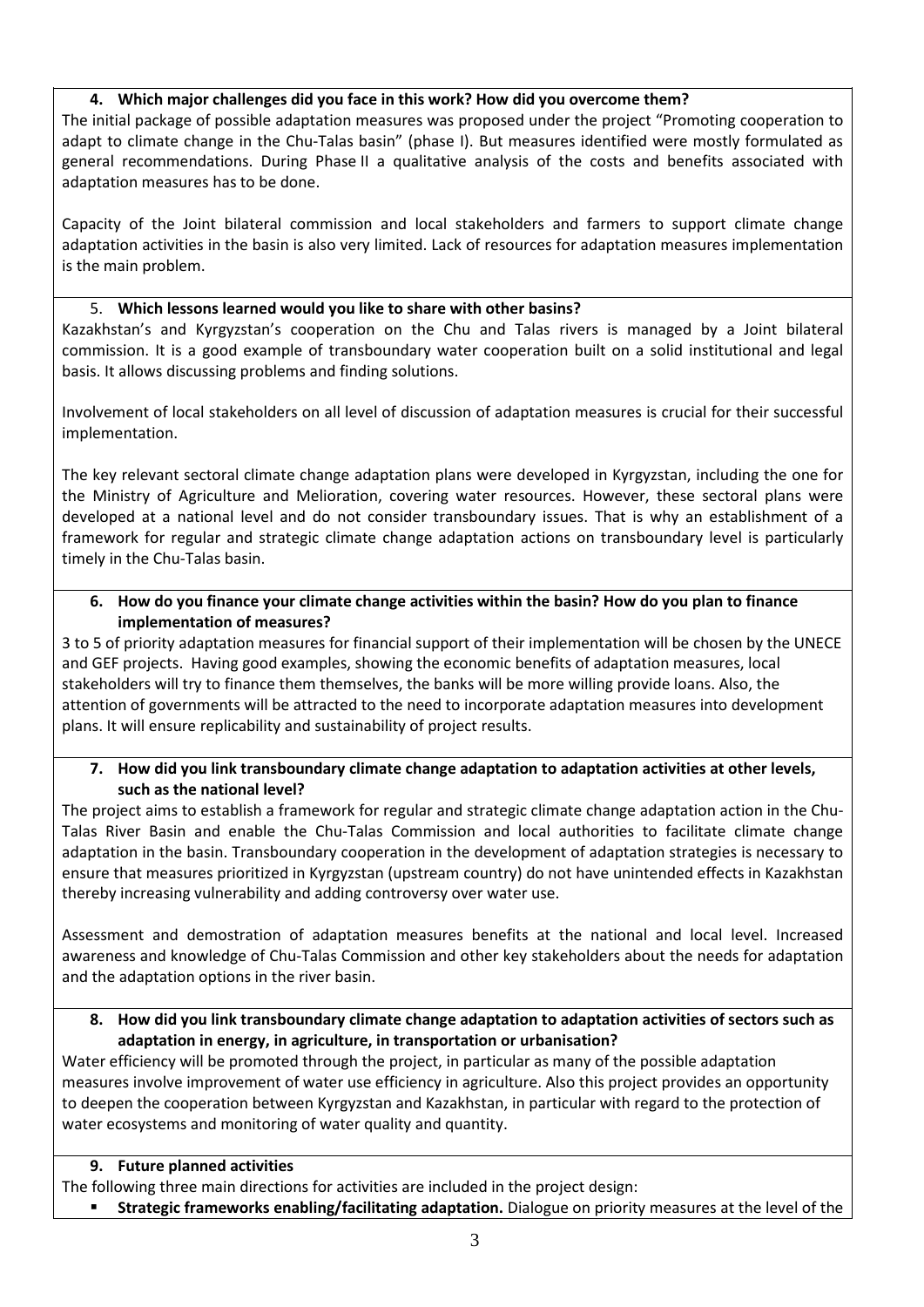transboundary basins, possibly leading to the development of adaptation strategy and action plan. Mainstreaming adaptation into key relevant sectors (i.e. agriculture).

- **Demonstration of adaptation measures.** Stakeholder consultation to agree on what measures of basinwide relevance can be taken in the different sectors. Assessment of economy (e.g. cost and benefits), effectiveness and feasibility of selected adaptation measures. Trial/demonstration of selected adaptation measures of transboundary relevance with local population/civil society organisations (CSOs) for eventual upscaling and/or replication (additional det ails are provided below in the section on proposed activities).
- **Awareness raising.** Awareness raising about potential impacts of climate change and options for adaptation, building on the previous project and disseminating its findings to different audiences, from local level to international.
- Also the project will provide inputs in the development of the Transboundary Diagnostic Analysis (TDA) of the Chu-Talas River Basin under the GEF project "Enabling Transboundary Cooperation and Integrated Water Resources Management in the Chu and Talas River Basins" by drafting an analysis of potential climate change impacts in the Chu-Talas River Basin and outlining existing gaps based on implemented studies.

#### **10. Contact details**

Ms. Ekaterina Sahvaeva, Department water economy and amelioration, Republic of Kazakhstan Tel.: +99 6312 541411, mob.: +996 5553 5046056 [tadar51@mail.ru](mailto:tadar51@mail.ru)

Ms. Svetlana Dolgikh, National Hydrometeorological Service "Kazhydromat", Republic of Kyrgyzstan Tel.: +7 727 267 5217 [Svetlana\\_Dolgikh@mail.ru](mailto:Svetlana_Dolgikh@mail.ru)

Ms. Sonja Koeppel, UNECE Tel.: +41 22 917 1218 [sonja.koeppel@unece.org](mailto:sonja.koeppel@unece.org)

# **2. Adaptation to Climate Change in the Dniester River Basin**

### **1. Short description of the project/ activities**

The project "Climate Change and Security in the Dniester River Basin"is an integral part of the larger scale project "Climate Change and Security in Eastern Europe, Central Asia and the Southern Caucasus". The Strategic Framework for Climate Change Adaptation in the Dniester Basin was developed and launched at a high-level event by the deputy ministers of environment of the Republic of Moldova and of Ukraine. An implementation plan and resource mobilization lan are being developed in wide consultation with the basin stakeholders to ensure mainstreaming adaptation to climate change int the national and local policy. A number os adaptation measures have been implemented in the basin.

#### **2. Which climate change impacts are you already experiencing or expecting, such as floods, droughts, impacts on water quality etc.?**

Flooding in the Dniester River basin which happened in 2008 and 2010 caused big damage and do present the consequence of climate change. According to long period observations such flooding coud happen once in 10-15 years. Additionally to this during last decades the periodicity of dry years (with unfavorable conditions for agriculture) has increased: every three years from a four year cycle do harm the agriculture. The number of low water years has also increased.

**3. Which concrete results did you achieve in 2014-2015 with regards to climate change adaptation?** As one of the main outputs, a Strategic Framework for Adaptation to Climate Change in the Dniester River Basin was developed in 2014-2015, which is one of the first transboundary adaptation strategies in the world. The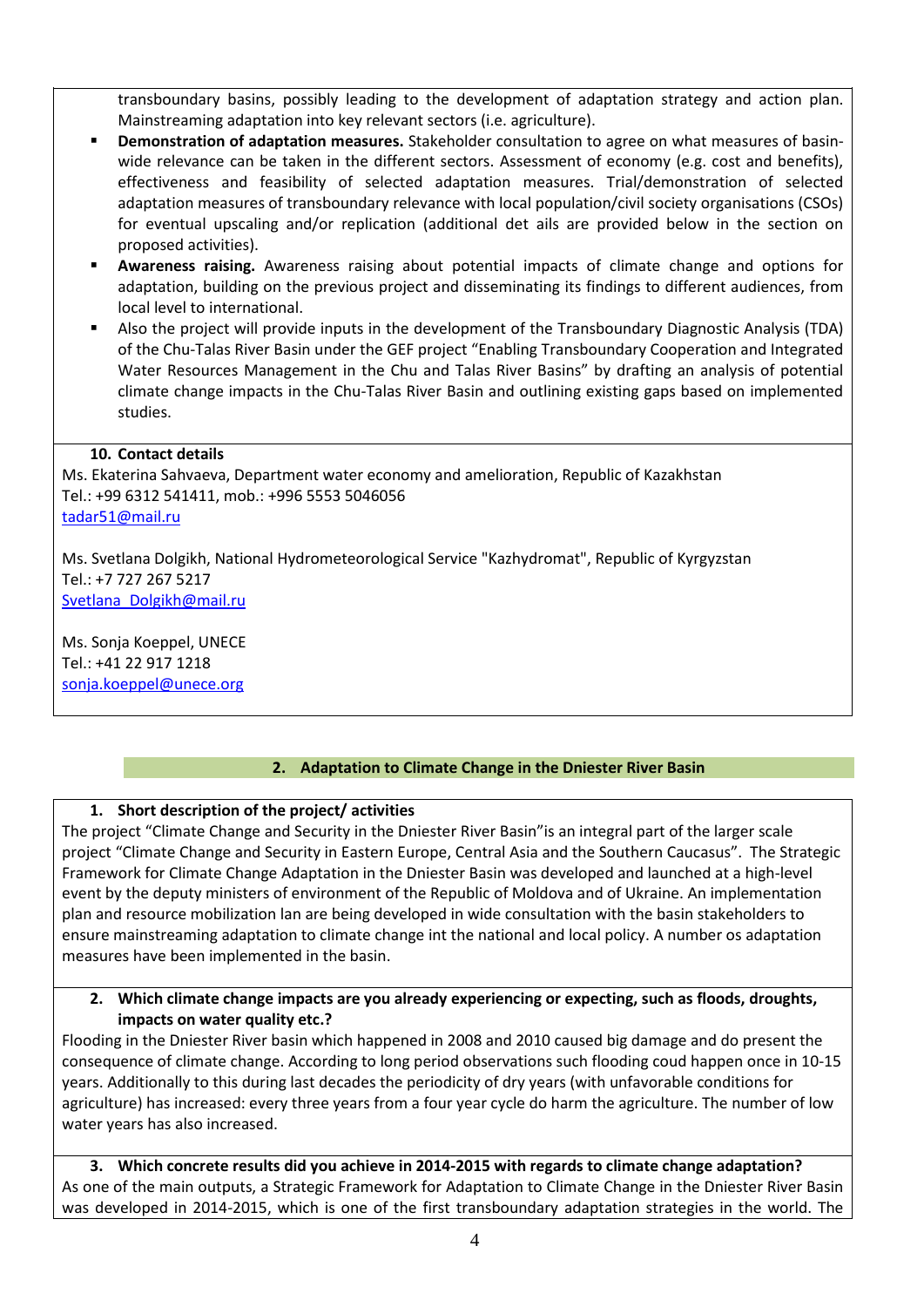document provides a glimpse into expected climate change impacts on the water flow (less quantity and worse quality is expected), human activities (soil fertility might decrease, new pests might appear), nature (less space for species and decrease of the ecosystems productivity) and population (health issues might need much more attention) as well as identifies adaptation measures which are useful from a basin perspective. Priority measures range from those reducing damage from floods, water scarcity and degradation of water quality, to support to ecosystem resilience. The proposed "menu" of measures includes information, organization and investment measures which could be implemented jointly at the basin level, coordinated by the countries or individually (in different basin areas). The Strategy was endorsed by the Ministries of Environment of the two countries and launched by the two deputy ministers of environment at a high-level event in Kiev in April 2015 which also gave a new impetus to the Dniester treaty ratification process.

A Plan for Implementation of the Strategy is currently being finalized to ensure its mainstreaming into national policies and plans as well as financing and implementation of measures. At the same time, a number of adaptation measures have already been finalized or initiated. For example:

- calculation of the current and probable (under climate change impact) water management balance has been performed for the entire basin,
- scientists analyzed the potential for creation of an artificial spawning ground in the Lower Dniester at a Ramsar site "Talmaza wetlands" in Moldova,
- a preliminary model for water reservoir management, considering climate change, has been developed by the Alliance for Global Water Adaptation,
- a feasibility study for restoration of water exchange between the Dniester and floodplain meadows under the road Mayaki-Palanca in a transboundary Dniester delta has been performed;
- some 7000 trees have been planted by youth and conservation organisations in the Lower Dniester, the most southern and the most vulnerable to the climate change part of the basin, and 6 ha of Turunchuk island were planted with forest at a Ramsar site "Lower Dniester" in Transdnistria (Moldova),
- a summer expedition along the Dniester was organized for 60 representatives of Moldovan and Ukrainian youth, NGOs and journalists,
- annually 400 kids and students in 2013-2015 from both banks for the river took part in the art contest "Colours of the Dniester", having demonstrated their photographs, drawings, verses, etc.

### **4. Which major challenges did you face in this work? How did you overcome them?**

The main problems were about the information and data exchange. They were discussed and a solution was proposed. These problems were discussed during training, seminars, work group meetings and day-today communication.

Poor financing of the national programmes and, as a consequence, low implementation rate of such programmes is a big challenge in impelementing the planned activities.

- 5. **Which lessons learned would you like to share with other basins?**
- Consultation process with the stakeholders from the district levels in both countries is quite complicated;
- The dialog between different sectors (for example energy and ecology) should be strengthened;
- Climate change adaptation measures are not of the high priority for both countries due to fact that there are more urgent and a huge amount of day-to-day activities.
- **There are no persons responsible for realization of climate change adaptation measures on the** operational level.
- It is necessary to foster cooperation on political and expert levels;
- In many cases, it is easier to operate on the local level achieving good results without national level involvement, which sometimes brings in bureaucracy;
- It is very important to realize concrete activities on the local level with the involvement of population;
- **Local producers are aimed at receiving an immediate profit and do not have the strategic approach;**
- Rural population is not aware about the problems linked with the climate change.

**6. How do you finance your climate change activities within the basin? How do you plan to finance**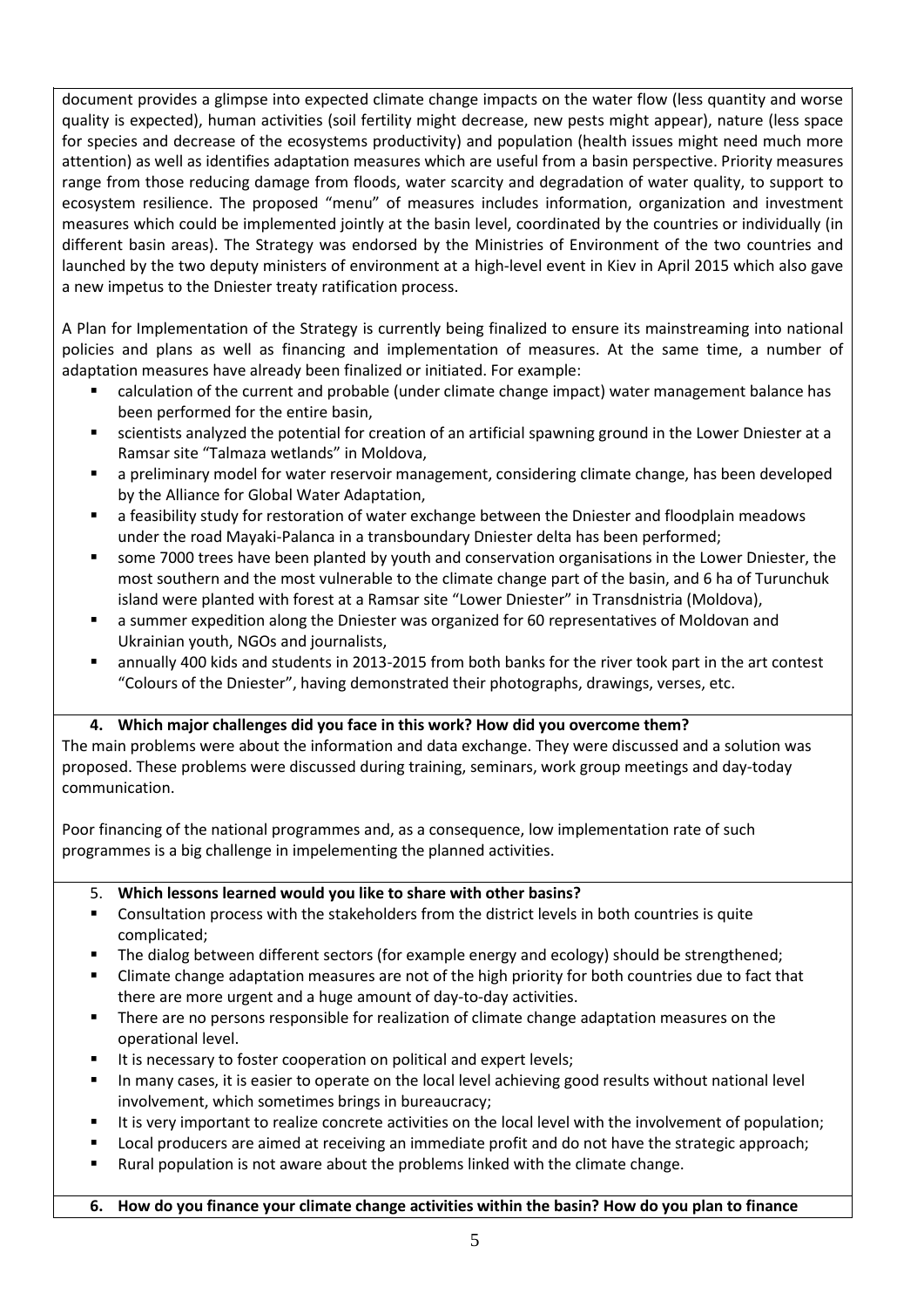#### **implementation of measures?**

The Plan for Implementation of the Strategy and the funds mobilization strategy which are currently being finalized provide an overview of the various funding opportunities at international to local level to practically undertake the adaptation measures.

**7. How did you link transboundary climate change adaptation to adaptation activities at other levels, such as the national level?**

The Republic of Moldova has approved the National Climate Change Adaptation Strategy though there is not enough information about the transboundary basins in this document. Adaptation to climate change has been included into the INDC by the Republic of Moldova.

**8. How did you link transboundary climate change adaptation to adaptation activities of sectors such as adaptation in energy, in agriculture, in transportation or urbanisation?** 

All climate adaptation measures should reflect the interests of all interested sectors-stakeholders, but the priority should be given for the environmental issues. Organization of the national discussion forums for climate change adaptation.

#### **9. Future planned activities**

Further implementation of of climate change adaptation measures, finalization of the implementation plan and the fund mobilization strategy and their mainstreaming into national policy.

#### **10. Contact details**

Bejenaru Gherman, State Hydrometeorological Service of the Republic of Moldova Tel.: +373 77 35 30, mob. : + 373 600 64 000 [gherman.bejenaru@meteo.gov.md](mailto:gherman.bejenaru@meteo.gov.md)

Pencov Mihail, Apele Moldovei Tel.: +373 79 004 213 [penkovmihails@gmail.com](https://webmail.osce.org/owa/redir.aspx?SURL=aQj7tIjSsSnTuzMwq0y2ahmTDDdr9pgUqtPey6sT1Igc5-NcfFHTCG0AYQBpAGwAdABvADoAcABlAG4AawBvAHYAbQBpAGgAYQBpAGwAcwBAAGcAbQBhAGkAbAAuAGMAbwBtAA..&URL=mailto%3apenkovmihails%40gmail.com)

Nabivanets Iurii, Hydromeorology Research Institute of Ukraine Tel.: +380 44 525 87 80, mob.: +380 67 986 10 47 [krava@uhmi.org.ua](mailto:krava@uhmi.org.ua)

Babych Mykola, ex-Deputy Head of the State Water Management Committee of Ukriane Tel.: +380 44 464 60 71, mob.: +380 95 015 08 78 [mykola.babych@gmail.com](mailto:mykola.babych@gmail.com)

#### **3. Pilot project on river basin management and climate change adaptation in the Neman river basin**

#### **1. Short description of the project/ activities**

Aim of the project (implemented by United Nations Economic Commission for Europe under Convention on the Protection and Use of Transboundary Watercourses and International Lakes (Water Convention) and UNDP Belarus, with funding from Finland and Sweden through the Environment and Security Initiative (ENVSEC): The overall objective of the project is to improve integrated river basin management and transboundary cooperation in times of a changing climate in the Neman river basin. The project aims to strengthen the capacity to adapt to climate change of the countries sharing the Neman river through supporting dialogue and cooperation on the needed steps to design an adaptation strategy in the transboundary context. It will aim to reach a common understanding on future water availability and water use taking into account possible climate change impacts.

#### **2. Which climate change impacts are you already experiencing or expecting, such as floods, droughts, impacts on water quality etc.?**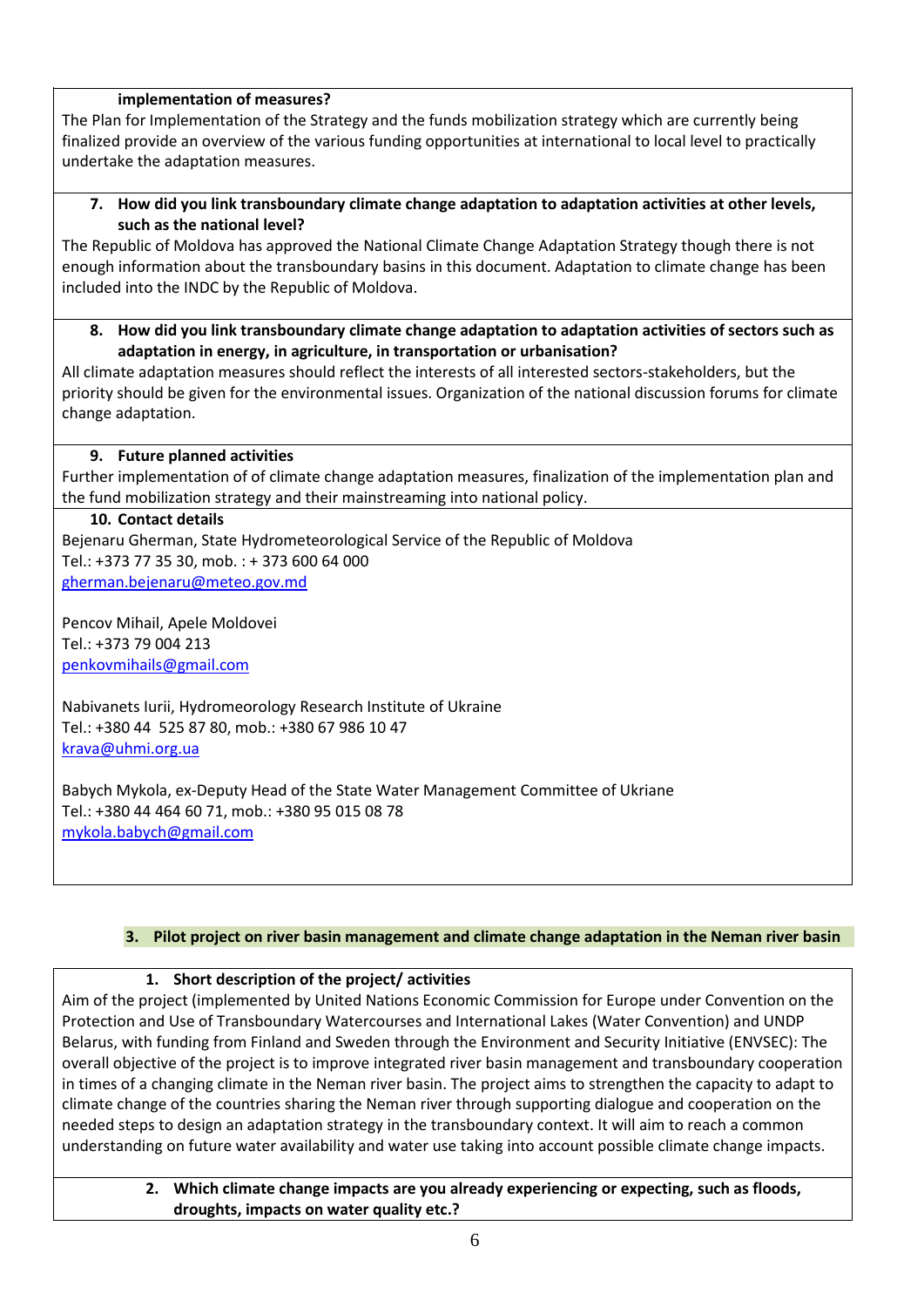The climate change forecasts until 2050 for the Neman River Basin (NRB) proved of an average increase on air temperature in the basin with increase to the maximum in summer and in winter. The largest precipitation is forecast in the cold season of the year, while in the second half of summer and also at the beginning of autumn the precipitation will actually remain unchanged or will even decrease.

The forecast summer surface runoff may decrease in the NRB and it may increase to the maximum in the winter season. The problem of low-water periods leading to droughts is more relevant for the NRB. The forecast reduction in the minimum runoff in the summer and autumn seasons may be more significant in the future than its reduction over the last 50 years. Low-water periods may result in deterioration of the state of the environment and recreational potential of surface water bodies and adjacent areas. In addition, the possible increase in the frequency and duration of dry seasons may increase the risk of a substantial reduction in the summer runoff of small rivers, which would result in lower water levels and deterioration of their water quality and recreational potential. Spring floods are not a priority problem in the NRB, except the Neman headwaters in Belarus, western Lithuania and Kaliningrad Oblast of the Russian Federation. However, despite the fact that the flood problem is not the most urgent as regards the larger part of the NRB, it is relevant since floods cause substantial economic damage, specifically to agricultural production.

#### **3. Which concrete results did you achieve in 2014-2015 with regards to climate change adaptation?**

Final versions of the Strategic Framework for the Neman River Basin Adaptation to Climate Change is prepared for publish in Russian, in Lithuanian and in English and was published in February – March 2016. Results of the pilot project were presented in the Seventh World Water Forum in April 2015 (Republic of Korea) and in the United Nations Publication "Water and Climate Change Adaptation in Transboundary Basin: Lessons Learned and Good Practices" (2015). Results of the Pilot Projects and future activities in the frame of transboundary cooperation on water resources management and adaptation to climate change in the NRB were discussed in meetings with participation of scientists, experts and decision-makers. Participants from the Republic of Belarus, the Republic of Lithuania and the Kaliningrad oblast of the Russian Federation appreciated the outcomes of the project and use of its results in national climate change policies, the design and implementation of strategies and adaptation plans as well as water management policies and plans, as appropriate.

The Technical Protocol on cooperation in the field of water resources protection and use in the NRB between the Ministry of Environment of the Republic of Lithuania and the Ministry of Natural Resources and Environmental Protection of the Republic of Belarus was prepared.

The following meetings were organized in n 2014-2015:

- Stock-taking conference on 19-20 June 2014 Vilnius, Lithuania;
- Enhancing technical cooperation in the Neman river basin expert meetings for representatives of Lithuania and Belarus: 30-31 October, 2014, Vilnius, Lithuania and 16-17 December 2015, Minsk, Republic of Belarus.

### **4. Which major challenges did you face in this work? How did you overcome them?**

The financial deficit for implementation of adaptation measures on the national levels is the major challenge on the national levels. There were no significant challenges in the frame of the Neman pilot project realization phase. The dominant problem in the Neman River Basin between countries in communication is different status of membership – EU and non EU members with additional procedures for visa application etc.

### **5. Which lessons learned would you like to share with other basins?**

Experience in creation of the Informational Platform in Internet included join basic meteorological and hydrological data base for assessment and forecast of climate change (Belarus and Lithuania).

#### **6. How do you finance your climate change activities within the basin? How do you plan to finance implementation of measures?**

Financing of climate change activities within the entire NRB basin in the frame of international cooperation is planned under International projects.

Financing of the implementation of adaptation and other water management measure will be under realization of the NRB National Management Plans (Belarus, Lithuania) from the national budget, local budget and other not national sources including private companies and international projects.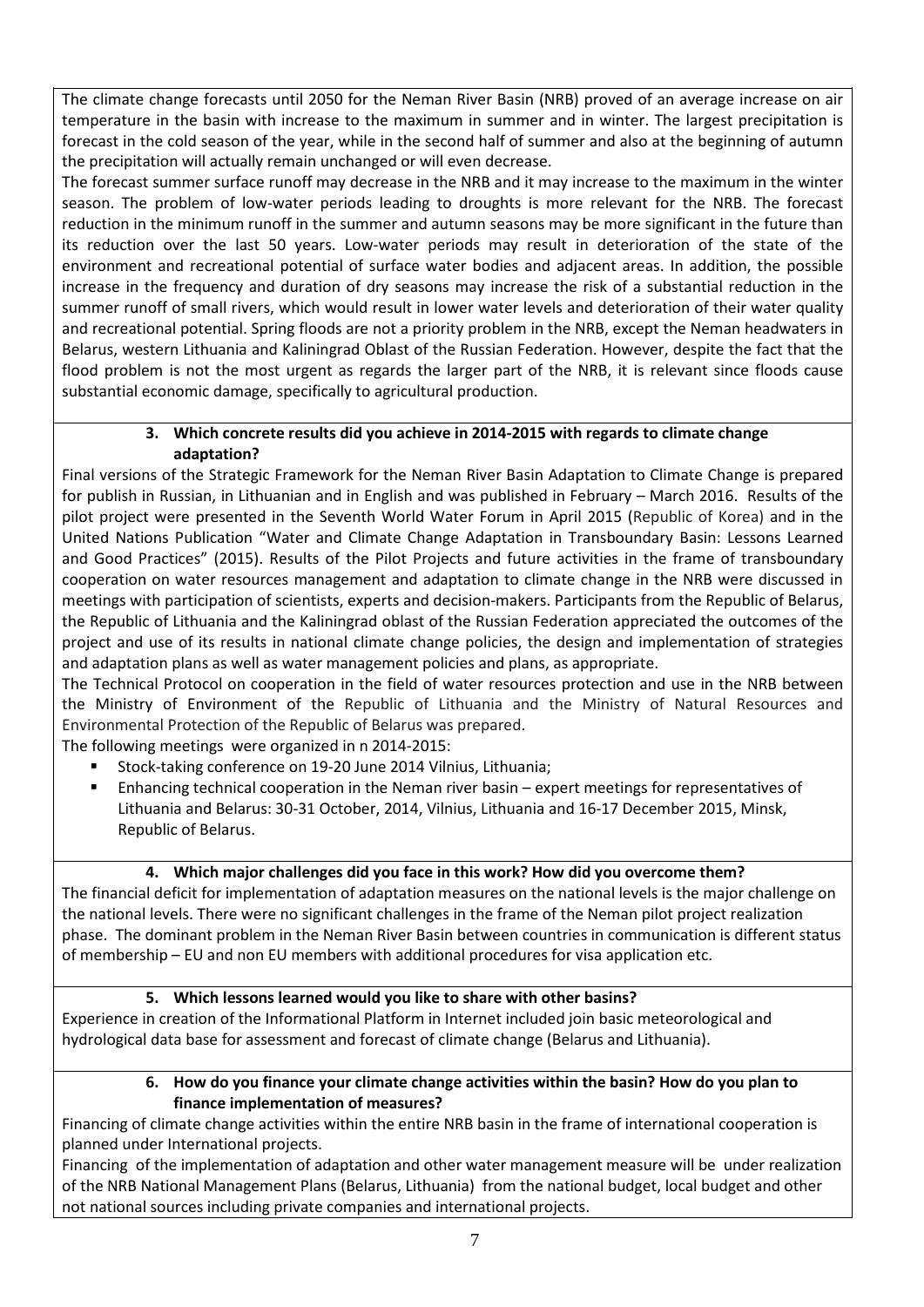### **7. How did you link transboundary climate change adaptation to adaptation activities at other levels, such as the national level?**

Adaptation measures will be included in the national Neman River Basin Management Plan (Belarus).

#### **8. How did you link transboundary climate change adaptation to adaptation activities of sectors such as adaptation in energy, in agriculture, in transportation or urbanization?**

Project results and recommendations were considered by the hydropower sector which is vulnerable to climate change (especially for calculations of the ecological water releases in the low-water).

#### **9. Future planned activities**

Joint project for Neman RBMP is prepared (Lithuania and Belarus) with future project activities in Belarus with using Lithuanian experience including:

- Comparison and harmonization of the water bodies designation and typification, assessment systems of status of surface water bodies and groundwater;
- Designation of water bodies in the NRB;
- Classification and presentation of status of surface water and groundwater bodies;
- **IDENTIFICATES IDENTIFICATE STATE:** Identificant pressures and impacts of human activity on the status of surface water bodies and groundwater;
- Harmonization of environmental objectives;
- **EXECOMPARISON 2012** Comparison and harmonization of monitoring programmes;
- Coordination of measures to reach the environmental objectives for the water bodies of the in the NRB.

#### **10. Contact details**

Mr. Vladimir Korneev, Central Research Institute for Complex Use of Water Resources, Belarus Tel.: +375 17 263 4833

[v\\_korn@rambler.ru](mailto:v_korn@rambler.ru)

Ms. Sonja Koeppel, Manager of the project at UNECE Tel. : +41 22 917 1218 [sonja.koeppel@unece.org](mailto:sonja.koeppel@unece.org)

### **4. Rhine river basin/ International river basin district Rhine (IRBD)**

### **1. Short description of the project/ activities**

Implementing the climate change adaptation strategy of the Rhine basin and mainstreaming it into the work of the International Commission for the Protection of the Rhine.

#### **2. Which climate change impacts are you already experiencing or expecting, such as floods, droughts, impacts on water quality etc.?**

During the 20th century and depending on the region in the Rhine catchment, temperature changes varied between +0.5°C and + 1.2°C and were thus slightly above the global average of +0.6 to +0.9°C. The rise in temperature was more distinct during the winter than during the summer and more important in low altitude (< 500 m) than in higher altitude.

Precipitation during winter time has increased in the entire Rhine catchment (+ 10 to + 20%). The increase was slightly less in the Alps. Summer precipitation has hardly changed (between -5 to + 5 %).

Thus, all discharge parameters MQ (mean discharge) and NM7Q (low water discharge) at the gauging stations along the main stream of the Rhine tend to increase (mostly + 10 to + 15 % for MQ; + 15 to + 20 % for NM7Q). During summers, MQ and NM7Q decrease by up to 8 %. Mainly, this is an effect of rising temperatures (more evaporation) combined with stagnating precipitation and coincident reduced snow volume in the Alps.

The mean flood discharge (MHQ) evaluated for entire hydrological years (Nov. - Oct.) indicates an increase by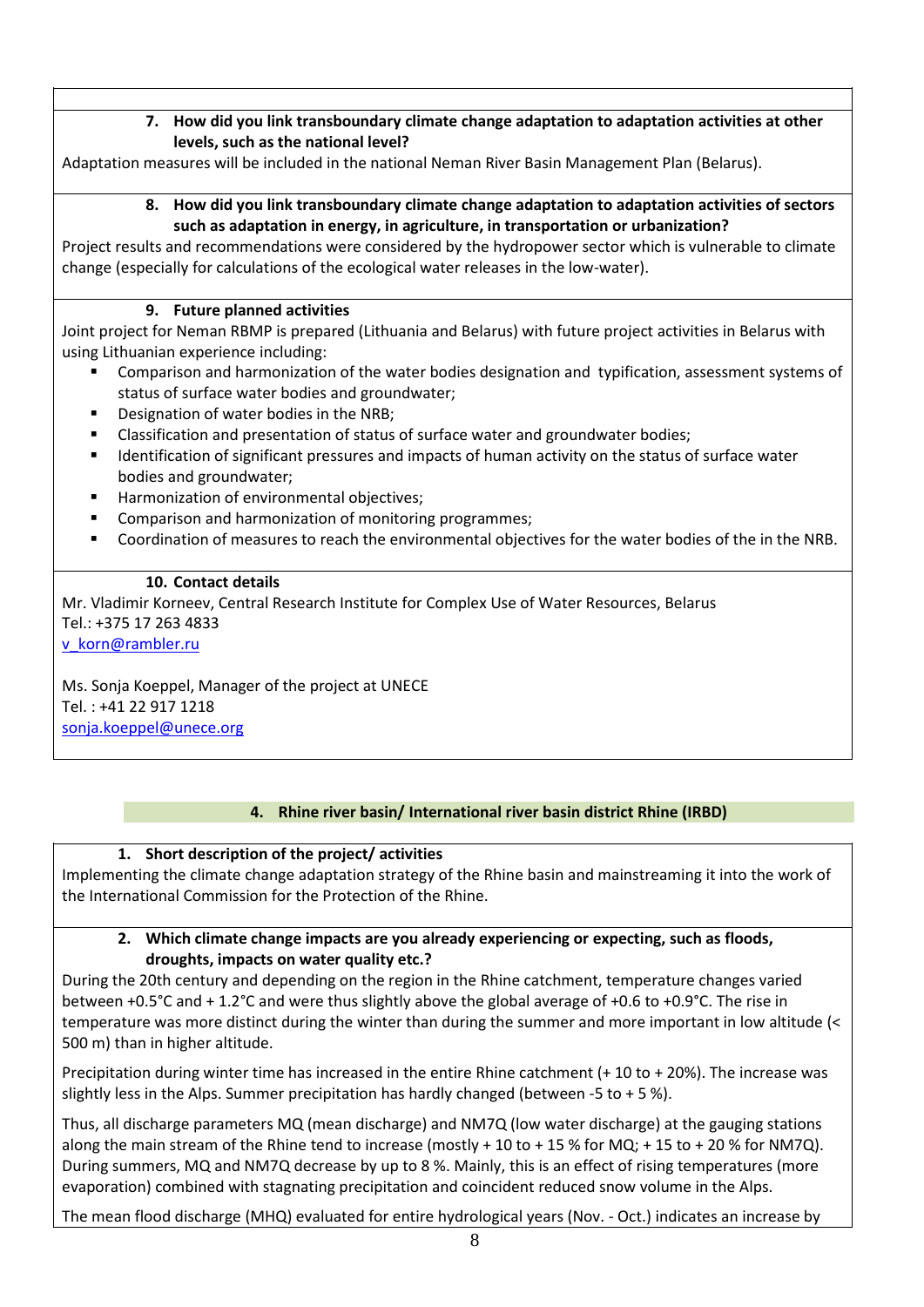about + 10 %. A more close consideration of data shows that this is not due to an increase of extreme peak flows (highest mean daily runoff) but due to frequent moderate and great floods.

At some gauging stations of the Rhine and tributaries the development of parameters is different, sometimes opposite and can neither be aligned with the changes in the hydro-meteorological constraints nor with the discharge pattern at other gauging stations.

According to studies, by the middle of the21st century, up to 20 % higher discharges are to be expected during winters in the Rhine catchment and up to 10 % lower discharges are expected during summers, while regional variations may occur. Thus effects of climate change modify the discharge pattern of the Rhine and its tributaries. Presumably, periods with floods or low flow will become more frequent and more distinct. Floods may be higher and last longer and thus cause damage more often and to a greater extent. Low flow may limit navigation as well as water supply. In addition, low flow reduces groundwater recharge and affects the quality of groundwater. A rise in air temperatures leads to higher water temperatures which again – together with low flow – might result in countless ecological and chemical changes of water bodies.

**3. Which concrete results did you achieve in 2014-2015 with regards to climate change adaptation?**  Publication of a new climate change adaptation strategy for the Rhine basin and publication of the 2d River Basin Management Plan (RBMP) as well as 1<sup>st</sup> Flood Risk Management Plan (FRMP) for the international Rhine basin. Both last plans include chapters/texts on climate change effects and adaptation.

More information on the work of the ICPR regarding climate change impacts and adaption can be found here:

- Climate change adaptation strategy: [http://www.iksr.org/fileadmin/user\\_upload/Dokumente\\_en/Reports/219\\_en.pdf](http://www.iksr.org/fileadmin/user_upload/Dokumente_en/Reports/219_en.pdf)
- New RBMP (will be available soon in English)[: http://www.iksr.org/en/water-framework-directive/river](http://www.iksr.org/en/water-framework-directive/river-basin-management-plan-2015/index.html)[basin-management-plan-2015/index.html](http://www.iksr.org/en/water-framework-directive/river-basin-management-plan-2015/index.html)
- New FRMP:<http://www.iksr.org/en/floods-directive/flood-risk-management-plan/index.html>

### **4. Which major challenges did you face in this work? How did you overcome them?**

Our main challenge was to develop a common, interdisciplinary and transboundary adaptation strategy. Another challenge is to mainstream/integrate the climate change adaptation strategy (different fields: ecology, water quality, flood and low water) in the running plans (RBMP and FRMP) as well as the new mandate and work plan 2016-2021.

### 5. **Which lessons learned would you like to share with other basins?**

There are and will always be some uncertainties about climate change impacts but the Rhine countries think that the trends were/are robust enough to act and develop an (international) adaptation strategy. We learned so far that a mix of top-down and bottom-up measures (from the transboundary/international level to the national and regional level and vice-versa) is the best option when developing an adaptation strategy. It is also very important not to reinvent the wheel: try to use available, realized or planned measures, e.g. the one linked to the Water Framework Directive and Floods Directive implementation or coming from "old" programmes (e.g. ICPR's Action Plan on Floods since 1998).

#### **6. How do you finance your climate change activities within the basin? How do you plan to finance implementation of measures?**

The different States members of the ICPR are financing the Commission which a little amount is then dedicated for the organization of meetings of the working/expert groups working on climate change and work on the reports. Furthermore different activities related to CC are being implemented and financed directly on the national level but benefit to the ICPR.

**7. How did you link transboundary climate change adaptation to adaptation activities at other levels, such as the national level?**

By national/regional reporting through our delegates in our meetings, by doing summaries of national adaptation strategies, by giving priority to the measures that are linked to European directives and have transnational effects. Besides, we also consider that when national activities and measures are being added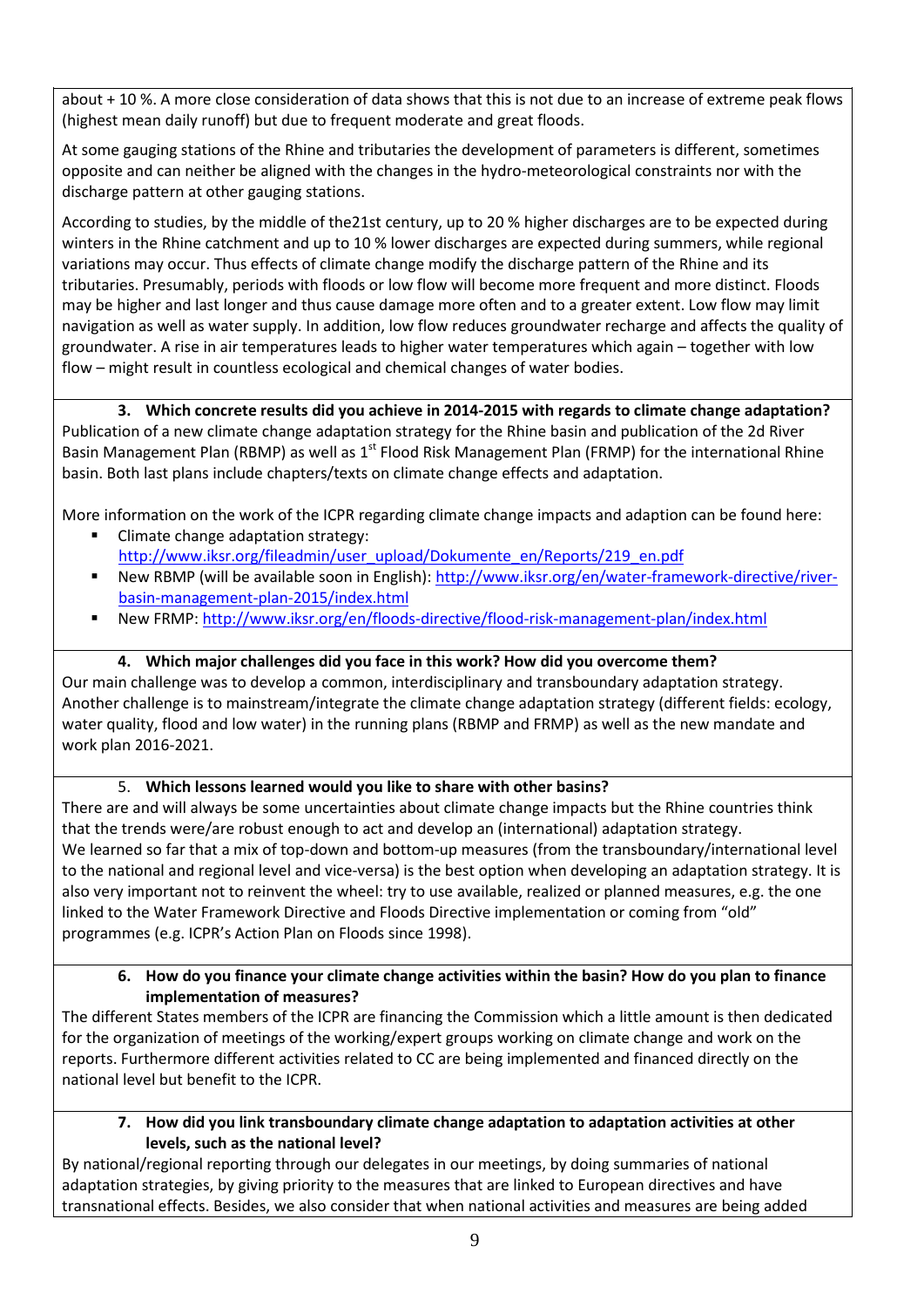together it leads to a reduction of the vulnerability to climate change.

#### **8. How did you link transboundary climate change adaptation to adaptation activities of sectors such as adaptation in energy, in agriculture, in transportation or urbanisation?**

Different sectors are represented through national delegations, observers and NGOs (nature conservation, flood management, drinking water …). But more work could be done to integrate other sectors into our discussion on adaptation measures (agriculture, spatial planning, energy production…). By identifying potential adaptation measures we try to think about win-win measures with other non-water related sectors.

### **9. Future planned activities**

- Work on the implementation of the 2d RBMP and the FRMP (both running from 2016 to 2021.
- New working mandates and programmes for 2016-2021 are being prepared which include work on the following of the climate change adaptation strategy, the actualization of climate change effects knowledge and work on the topic of low water.

### **10. Contact details**

Adrian Schmid-Breton *International Commission for the Protection of the Rhine -* [www.iksr.org](http://www.iksr.org/) Kaiserin-Augusta-Anlagen 15, DE – 56068 – Koblenz, Germany Tel.: +49 261 94252 22 [adrian.schmidbreton@iksr.de](mailto:adrian.schmidbreton@iksr.de)

### **5. Projects in the Sava River Basin**

# **1. Short description of the project / activities**

Following the implementation of the pilot project *Building the link between flood risk management planning and climate change assessment in the Sava River Basin* (finalized in 2013), whose outcomes were presented at the second meeting of the global network of basins working on climate change adaptation (Geneva, 13-14 Feb. 2014), three relevant projects were implemented / finalized in the reporting period:

- Project Water Food Energy Ecosystems Nexus Assessment in the Sava River Basin, implemented within the Programme of Work for 2013–2015 under the UNECE Water Convention
- Danube Water Nexus Project Sava Case Study, implemented by the EC Joint Research Center (JRC)
- Project Water and Climate Adaptation Plan for the Sava River Basin (WATCAP), implemented by World Bank.

One of the objectives of the nexus assessment was to identify policy measures and actions that could alleviate negative consequences of the nexus and help to optimize the use of available resources under future environmental and climate constraints. Based on a number of climate simulations conducted in both nexus projects, it was concluded that adapting to climate change is a key challenge faced by the riparian countries.

Following the endorsement at the 7<sup>th</sup> Meeting of the Parties to the UNECE Water Convention (Budapest, 17-19 Nov. 2015), the UNECE project findings were made available on the UNECE web-site as a chapter of the publication *Reconciling resource uses in transboundary basins: assessment of the water-food-energy-ecosystems nexus* [\(http://www.unece.org/index.php?id=41427\)](http://www.unece.org/index.php?id=41427), while the extended version of the Sava nexus assessment report is being prepared for publishing. Results of the JRC nexus activity have been incorporated into the UNECE reports.

The *WATCAP* project aimed to assess impacts of climate change on the water sector and to propose options for adaptive management actions for the most important water sub-sectors, and resulted in the following main outcomes:

- Analysis of historic climate trends (2010)
- **E** Climate modelling (2011; 2012-2013)
- Hydrological modelling (2012-2013)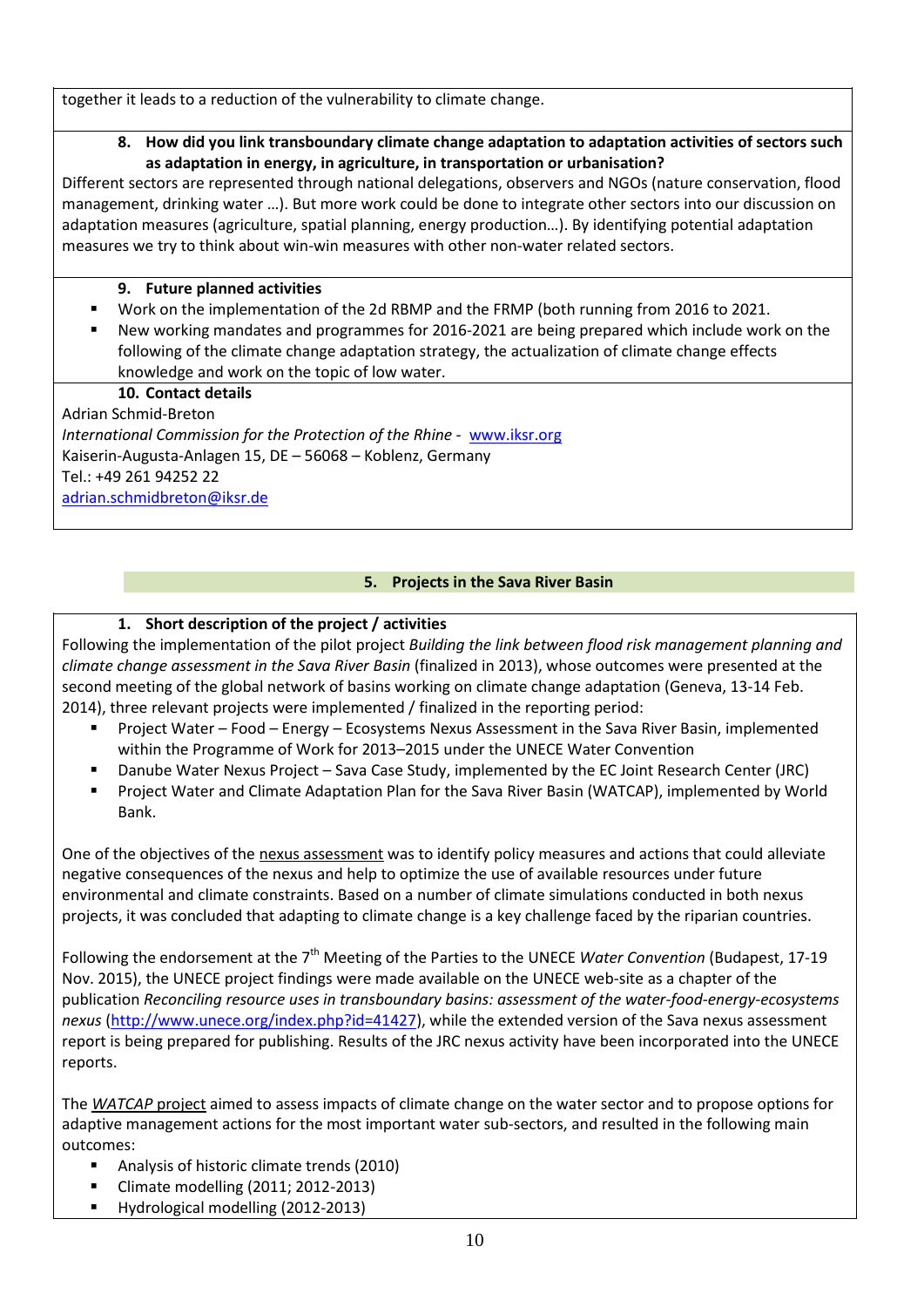- Hydrologic model of the Sava river basin, used to assess the hydrologic response of the Sava River Basin to future climate scenarios, which was distributed to authorities in the Parties on a CD (2014)
- Consultation with stakeholders on the draft project outcomes through the ISRBC web-site (July Sep. 2014)
- Stakeholder workshop to present the final draft outcomes of the project with the special emphasis on Guidance Notes for climate adaptation of different sectors (11 Nov. 2014)
- A hands-on training of experts from national institutions on the use of the hydrological model (12-13 Nov. 2014)
- Guidance Notes on climate adaptation of various water sub-sectors (navigation, hydropower, agriculture, flood protection, economic evaluation of climate change impacts)
- WATCAP Report, along with the annexes containing all outcomes.

Following the formal endorsement of the project by the World Bank in Nov. 2015, all outcomes of the project were made available on the ISRBC web-site [\(http://savacommission.org/project\\_detail/18/1\)](http://savacommission.org/project_detail/18/1).

**2. Which climate change impacts are you already experiencing or expecting, such as floods, droughts, impacts on water quality etc.?**

There were several flood events in various parts of the basin during the years 2014-2015, the major one being the disastrous flood of May 2014, that hit three countries of the basin. The comprehensive report on the May 2014 flood is available at [http://savacommission.org/publication.](http://savacommission.org/publication)

**3. Which concrete results did you achieve in 2014-2015 with regards to climate change adaptation?**  Finalization of the *WATCAP* project, including a set of *Guidance Notes* on climate adaptation of various water sub-sectors (navigation, hydropower, agriculture, flood protection, economic evaluation of climate change impacts).

- **4. Which major challenges did you face in this work? How did you overcome them?**
- Limited funds for a comprehensive elaboration of adaptation measures.
- Limited involvement of national institutions of the member countries from all relevant sectors into the process of consultation on the proposed adaptation measures.

### 5. **Which lessons learned would you like to share with other basins?**

Strong involvement of national institutions of the member countries from all relevant sectors is needed in order to agree upon adaptation measures than will be implementable on the ground.

#### **6. How do you finance your climate change activities within the basin? How do you plan to finance implementation of measures?**

Basin-wide projects are financed from external sources (i.e. EC, UN organizations, regional commissions and specialized agencies, international financial institutions, bilateral donors). The external sources will also be targeted for implementation of climate adaptation measures.

**7. How did you link transboundary climate change adaptation to adaptation activities at other levels, such as the national level?**

Through the mechanisms developed within the framework of the ISRBC, such as the Meeting of the Parties (ministerial level), ISRBC itself, expert groups of ISRBC, consultation activities in the basin including contacts with relevant national institutions

#### **8. How did you link transboundary climate change adaptation to adaptation activities of sectors such as adaptation in energy, in agriculture, in transportation or urbanisation?**

Through implementation of the activities described under the item 1.

# **9. Future planned activities**

At the 7th Meeting of the Parties to the UNECE *Water Convention* (Budapest, 17-19 Nov. 2015), the ISRBC expressed, on behalf of its member countries (Bosnia and Herzegovina, Croatia, Serbia and Slovenia), an interest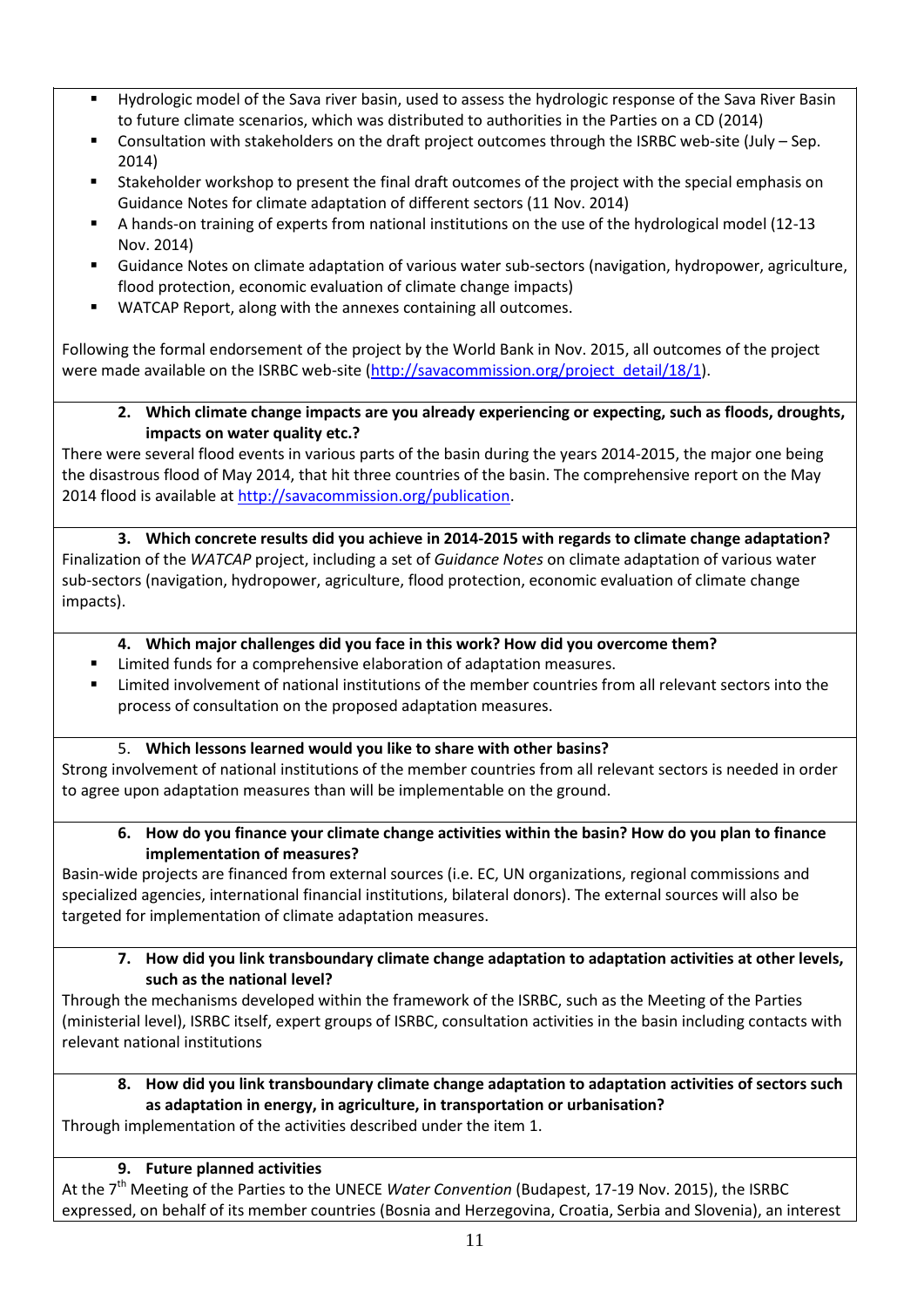for implementation of a follow-up project dealing with climate change in the Sava River Basin, in the framework of the *Programme of Work for 2016–2018* under the *Water Convention*.

The primary aim of the proposed project is to develop a *Programme for Preparation of the Climate Adaptation Strategy for the Sava River Basin*, planned to be conducted by the ISRBC in future.

The project will build on the outcomes of the UNECE pilot project on climate change (2013), the UNECE nexus assessment in the Sava River Basin (2015) and the complementary nexus project implemented by JRC (2015), the WATCAP project (2015), as well as national climate adaptation strategies and plans of the ISRBC member countries, and other knowledge and information, planned to be summarized by means of a desk study within the same project. The project will also seek sinergies with the relevant activities going on at the Danube level, in the framework of the ICPDR.

The project findings will be considered to be incorporated into major plans for the Sava River Basin, i.e. the updated Sava River Basin Management Plan, to be prepared within the 2<sup>nd</sup> cycle of river basin management planning in accordance with the European *Water Framework Directive* (initiated in 2015), as well as into the first *Flood Risk Management Plan for the Sava River Basin*, the preparation of which is expected to start in the course of this year.

In addition, a follow-up project on the nexus assessment in the Drina River Basin (the largest sub-basin of the Sava Basin) has just started under the UNECE *Water Convention*, and will be implemented through 2016.

# **10. Contact details**

International Sava River Basin Commission Kneza Branimira 29, 10000 Zagreb, Croatia Tel.: +385 1 488 69 60 [isrbc@savacommission.org](mailto:isrbc@savacommission.org)

# **6. Dauria Going Dry**

### **1. Name and short description of the project/ activities**

Dauria Going Dry pilot project, initiated by Rivers without Boundaries Coalition, Dauria International Protected Area (DIPA) and WWF under auspices of the UNECE Water Convention, aimed at harmonizing transboundary river protection and management in river basins flowing from Dauria Ecoregion (initially Eastern Dauria -the upper Amur river- basin).

The key question that the project addresses is how to prevent destruction of Daurian natural ecosystems, enhance their resilience and save globally endangered species in circumstances of intensive economic development and climatically caused periodical water deficit at the region.

The project seeks to develop and promote science-based adaptation measures to complex cycling climate of Dauria region, which is severely affected by global warming. The project addresses domestic and international policymaking, as well as selected conservation and monitoring practices in the field through:

- Strategic assessment of river management options in the light of ecosystem-based adaptation to climate change;
- **Establishing wetland monitoring system;**
- **Enhancement of protected areas network as one of key adaptation measures;**
- Awareness raising program on climate change adaptation in transboundary context and preventing malaptive development of large infrastructure in the name of "climate adaptation measures".

From 2014 the pilot project has expanded further into the Western Dauria - Baikal Lake basin, where we cooperate with Buriat Regional Organization for Baikal (BROB), Plotina, Baikal Environmental Wave, Pacific Environment and several other groups.

Acute crisis in Lake Baikal water management triggered by climate change and impacts of hydropower that has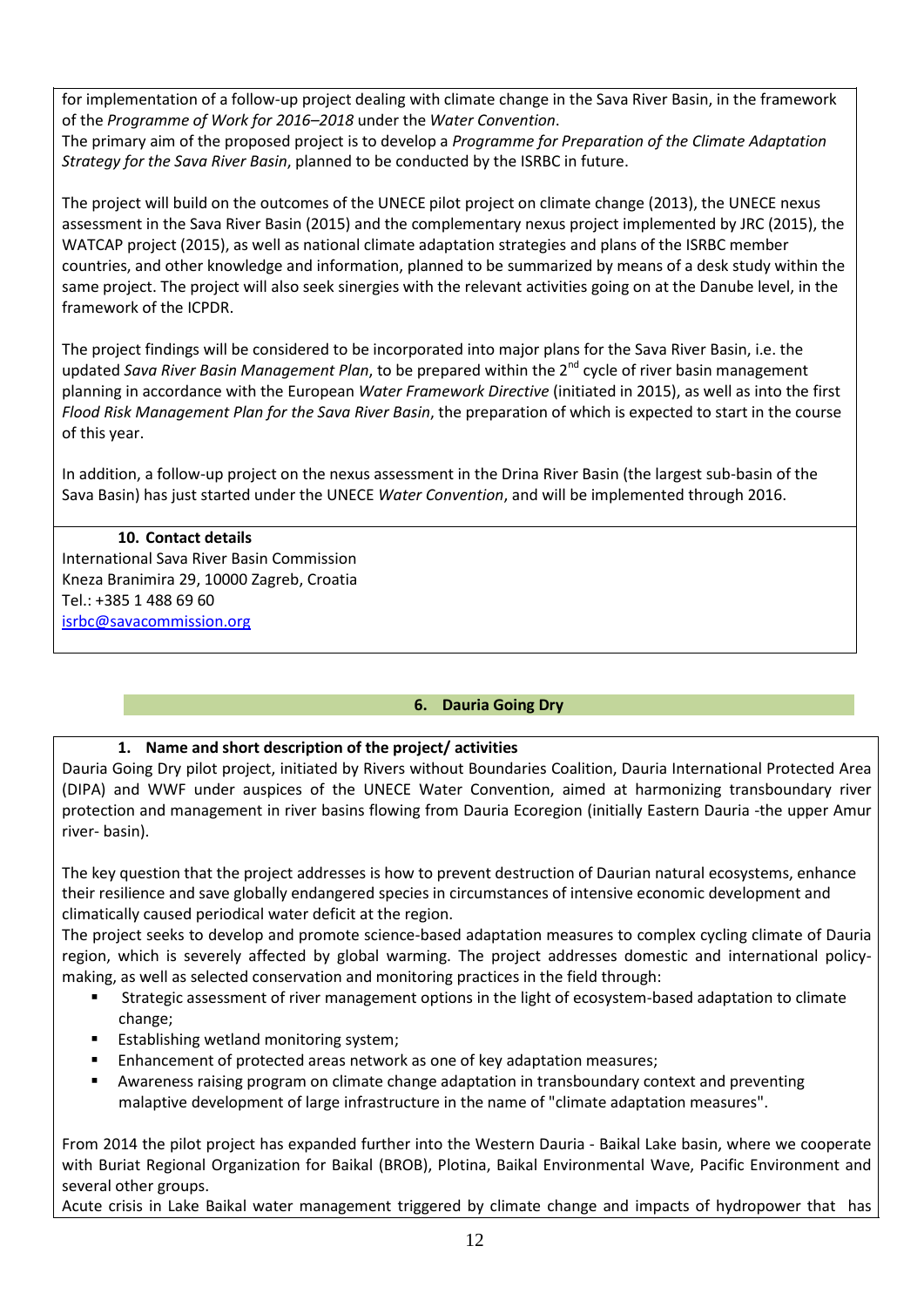become obvious since winter 2014/2015 makes us apply for pilot project status, because developing solutions for problems of Baikal require involvement of world-wide expertise and support of international organizations. The project mobilizes expert community and civil society to support and promote science-based adaptation measures for management of Lake Baikal, through:

- Strategic assessment of the Lake Baikal water management options in the light of ecosystem-based adaptation to climate change;
- Public participation in development of Irkutsk reservoir operational rules, other regulations governing the Lake Baikal water management;
- Public support to implementation of the World Heritage Convention, that requires to develop comprehensive management and monitoring system for the Lake Baikal;
- International cooperation to enhance Lake Baikal basin water management practices with findings and techniques developed in other lake/river basins.

#### **2. Which climate change impacts are you already experiencing or expecting, such as floods, droughts, impacts on water quality etc.?**

Extreme droughts and floods are more and more pronounced in the region.

2001-2011 has been extremely dry period, when habitats available to wetland species shrank dramatically, competition between nature and humans for water was very pronounced, aridization of huge expanses of grasslands affected agriculture, etc. Then in the Eastern Dauria new wet phase came and in 2013 Amur river had the largest flood in history of instrumental measurements that seriously affected 4 regions in Russia and 3 provinces in China. In 2015 Sino-Russian Lake Khanka water level has risen far beyond expected levels and flooded surrounding rural areas.

In the Western Dauria the drought continues. Crisis is unfolding due to unpreparedness of Angara river hydropower cascade and riparian municipalities to extreme drought caused primarily by climatic changes/fluctuations on Mongolian territory in 1998-2015. Management response is haphazard and aimed at preserving status-quo, rather than protecting lake ecosystem or local communities. This is complicated by serious rise in Lake Baikal water temperature and lack of sewage treatment in coastal facilities. By 2013 Lake Baikal near-shore waters have massive outbreak of exotic Spirogyra algae killing native sponges and other endemic water-purifying species.

In addition, fearing climate change impacts, Mongolian Government made unilateral decision to build several large reservoirs in Selenge river basin for electricity generation and inter-basin water transfers, which further threatens Lake Baikal ecosystem and well-being of local population. In 2015 Mongolia contracted French GDF-Suez and Chinese Gezhouba companies for construction of Egiin Hydro on large tributary of Selenge River.<sup>[3](#page-12-0)</sup>

#### **3. Which concrete results did you achieve in 2014-2015 with regards to climate change adaptation? Eastern Dauria (Amur Basin)**

- Launched an international research and nature conservation program "Impact of climate change on ecosystems of Daurian ecoregion and ecosystem-based adaptations" of Dauria International Protected Area.
- Established more than 280 plots of long-term ground and remote-sensing monitoring of flora and fauna on wetland ecosystems and existing anthropogenic pressure in Russia, Mongolia and China. Analyzed and published data collected through Dauria Transboundary Ecological Monitoring Network.
- Published first report on strategic assessment of river and wetland conservation and management in the light of climate adaptation in Dauria: "Adaptation to climate change in the river basins of Dauria: Ecology and Water Management" was published in [Russian,](http://www.wwf.ru/resources/publ/book/713) [English](http://www.wwf.ru/resources/publ/book/eng/782) and Chinese.
- **Conducted [initial analysis](https://www2.unece.org/ehlm/platform/download/attachments/32702467/Kherlen%20RiverReport_%20Final%20Draft%20032015.pdf?version=1&modificationDate=1440914433190&api=v2) and prepared recommendations for basin-management plan for transboundary** Kherlen River Basin focusing on ecosystem-based adaptation issues and avoiding negative transboundary impacts.  $(2014 - 2015)^4$  $(2014 - 2015)^4$  $(2014 - 2015)^4$
- Based on monitoring results prepared report *"Transboundary Lakes of the Torey Depression" (2015)*

# <span id="page-12-1"></span><span id="page-12-0"></span>**Western Dauria (Lake Baikal Basin)**

 $3$  <http://www.eghpp.mn/en/>

<sup>4</sup> https://www2.unece.org/ehlm/platform/download/attachments/32702467/Kherlen%20RiverReport\_%20Final%20Draft %20032015.pdf?version=1&modificationDate=1440914433190&api=v2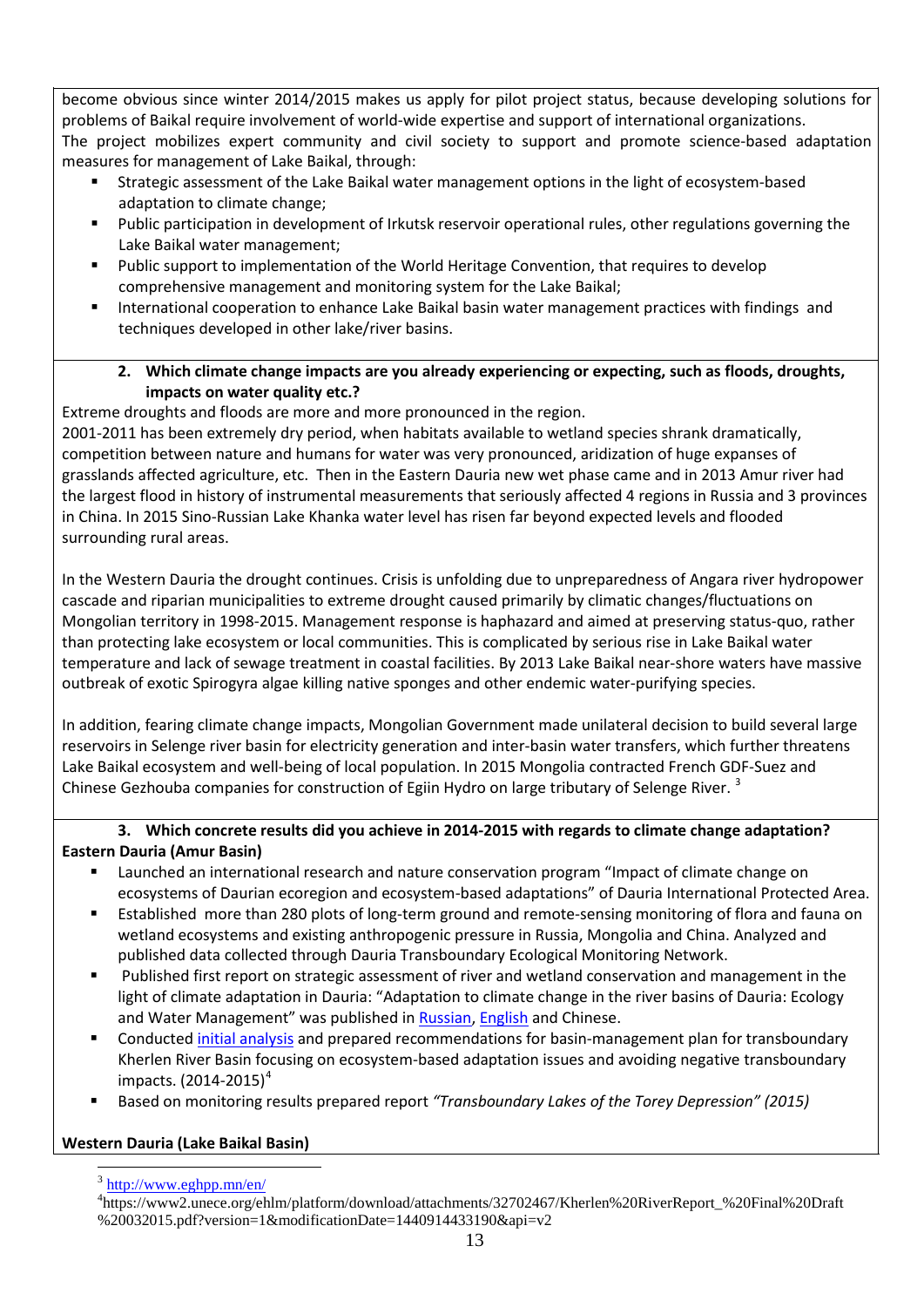- In a course of several multi-stakeholder workshops held in 2013-2014 developed consensus based proposal for step-by-step monitoring and design of Lake Baikal water regime management system. Our proposal was supported by several institutes from Russian Academy of Science and Buryat Republic Government.
- In February 2016 RwB submitted critique of the new Draft of Rules of Lake Baikal water level regulation posted for discussion by the Government.
- Assisted local citizens in Buryatia and Mongolia in formulating a scientifically and legally valid complaint to the World Bank Inspection Panel on dams planned in Selenge Basin and developed policy dialogue with various facets of WB management.<sup>[5](#page-13-0)</sup>
- Assisted IUCN and World Heritage Committee in preparation of decisions of the 39th Session (Bonn-2015)<sup>[6](#page-13-1)</sup>;
- Expert support to public hearings and consultations on hydropower dam projects and reservoir management regulations in Russia and Mongolia. Last hearings held on Feb 8, 2016 in Kabansk);
- Developed regular public consultations with Yenisei-Angara Basin Council and Evrosibenergo Co. in Russia and MINIS Project and Ministry of Environment and Green Development in Mongolia. Our suggestions were incorporated in TOR for environmental impact assessments for Shuren and Orkhon dams<sup>[7](#page-13-2)</sup>;
- Published a book by S.G. Shapkhaev (BROB) on climate adaptation issues in hydropower planning and management in Siberia.
- At EU-Russia Civil forum developed and endorsed an appeal: "Russia and the European Union Need to Improve the Climate Adaptation of Water Ecosystem Management".
- In cooperation with Greenpeace developed and disseminated appeal "Lake Baikal and Climate" at Climate COP in Paris<sup>[8](#page-13-3)</sup>

#### **4. Which major challenges did you face in this work? How did you overcome them?**

- Competition for water between neighbouring countries facing climate change which makes bilateral negotiations difficult.
- Hostility of officials towards experts/activists who suggest to assess risks of water-management decisions.
- Severe lack of ecosystem monitoring data for Baikal despite its World Heritage status.
- We overcome challenges with communication/education efforts (e.g. highlighting advances in other countries, etc).

#### 5. **Which lessons learned would you like to share with other basins?**

- The greatest environmental impacts may come not from climate change per se, but from shortsighted and haphazard infrastructure development for "climate adaptation/mitigation", which in a long run turn to be maladaptation.
- **Proper adaptation strategy should first of all include monitoring of ecosystem response to hydrological** changes
- Ecosystem-based adaptation has several decisive advantages over excessive infrastructure measures: preserving option for the future, sustaining resilience of natural systems, avoiding conflicts, saving money and synergy with biodiversity preservation.

#### **6. How do you finance your climate change activities within the basin? How do you plan to finance implementation of measures?**

Our work mostly funded by grants. Implementation of recommendations is reliant on state budget and WB funding.

#### **7. How did you link transboundary climate change adaptation to adaptation activities at other levels, such as the national level?**

- Prepared recommendations to amend national planning system for reservoir management
- Regularly interact with Russian-Mongolian working group on water management and other bilateral mechanisms.

#### **8. How did you link transboundary climate change adaptation to adaptation activities of sectors such as**

<span id="page-13-0"></span> <sup>5</sup> ewebapps.worldbank.org/apps/ip/Pages/ViewCase.aspx?CaseId=107

<span id="page-13-1"></span> $\frac{6}{7}$  http://whc.unesco.org/en/decisions/6279<br> $\frac{7}{7}$  http://www.minis.mn/n/b/82

<span id="page-13-2"></span>

<span id="page-13-3"></span><sup>8</sup> http://www.transrivers.org/2015/1602/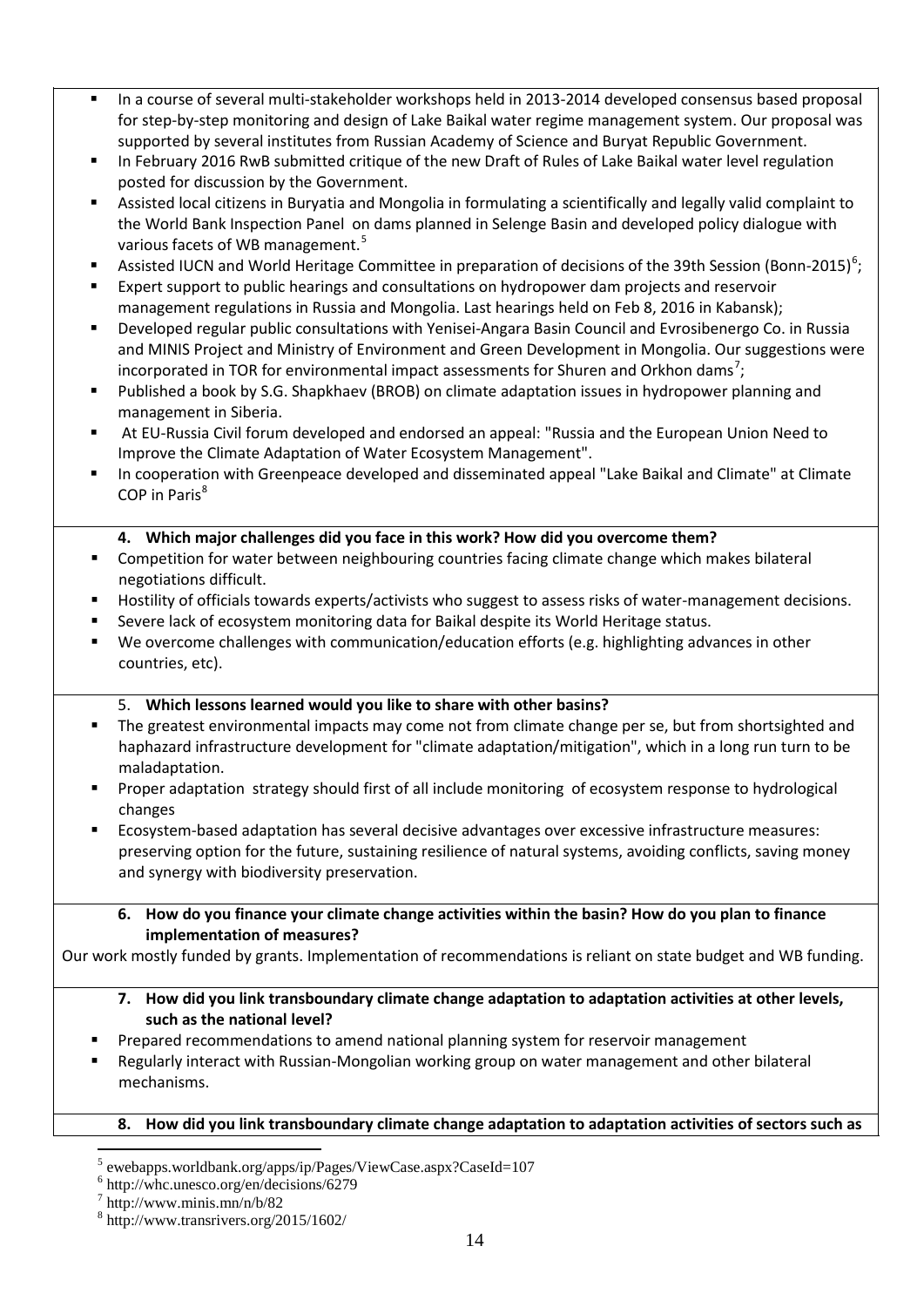#### **adaptation in energy, in agriculture, in transportation or urbanisation?**

- **Project staff served key experts in basin-wide assessment of hydropower development options in Amur** basin, that led to better decision-making by Russian and Chinese companies.
- Project staff played key role in protected area planning. E.G. in 2015 a wildlife refuge was established on Shilka, Argun and Upper Amur river in Russia, that serves to preserve resilience of river ecosystems in the face of climate change.
- Energy is the key sector for water management in both countries, we conducted research and promote various renewable energy alternatives to dam building in Selenge basin.
- Fisheries agency experts participate in our work and we jointly plan adaptation measures.

#### **9. Future planned activities. In 2016-17 we plan to:**

- **1.** Complete Strategic Environmental Assessment of Zabaikalsky Province Development Programme till 2030 with full consideration of climate change adaptation measures.
- **2.** Prepare for publication a comprehensive guide on flood management as climate adaptation measure for Amur River Basin
- **3.** Continue preparation of "Dauria Steppe" nomination for Russian-Mongolian joint World Heritage Site with climate change resilience as one of central topics.
- **4.** Prepare recommendations on flow release regimes of the Middle Amur reservoirs (on the Zeya and Bureya rivers) in order to adjust to the conditions of recurrent floods and reduce impact on ecosystems;
- **5.** Continue ecosystem monitoring.
	- Develop initial roadmap for Strategic Environmental Assessment of Lake Baikal basin water management issues as first step of management system planning (as prescribed by WHC in 2015).
	- Organize pulic participation and control in EIAs for hydropower projects and reservoir regulation rules
	- Assist introduction of climate adaptation considerations into national policies of Russia and Mongolia
	- **Development exchange of experts and managers on comparative large alpine lake management (e.g. Lacture 1)** Leman, Badenzee).
	- Through awareness raising mobilize international constituence for protection of the Lake Baikal in the face of climate change and growing human impacts.

#### **10. Contact details:**

Dr. Eugene Simonov, Coordinator, Rivers without Boundaries International Coalition / [simonov@riverswithoutboundaries.org](mailto:simonov@riverswithoutboundaries.org) / www.transrivers.org

Oxana Nikitina, Coordinator for Freshwater Ecosystem Conservation and Sustainable Hydropower, WWF-Russia / [onikitina@wwf.ru](mailto:onikitina@wwf.ru)

Dr. Vadim Kiriliuk and Dr. Tatiana Tkachuk, Daursky Biosphere Reserve / Dauria International Protected Area (DIPA) [/ vkiriliuk@bk.ru](mailto:vkiriliuk@bk.ru) , [tetkachuk@yandex.ru](mailto:tetkachuk@yandex.ru)

Dr. Sergey Shapkhaev, Director, Buriat Regional Organization for Baikal (BROB), Ulan-ude / shapsg@gmail.com Alexander Kolotov, Plotina NGO, Coordinator RwB-Russia, Krasnoyarsk, Russian Federation / kolotov@plotina.net Sukhgerel Dugersuren, Director- OT Watch - Coordinator RwB-Mongolia, Ulaan Baatar, Mongolia / dsukhgerel@gmail.com

#### **7. ICPDR Strategy on Adaptation to Climate Change**

### 1. **Short description of the project/ activities**

The need to take the necessary steps to adapt the water sector to climate change was recognised by the countries of the Danube River Basin. Therefore, the International Commission for the Protection of the Danube River (ICPDR) was asked by the Ministers of the Danube countries to prepare a Climate Adaptation Strategy for the whole basin. The Strategy was finalised and adopted in December 2012. It is based on a scientific research study which summarises all relevant available information on climate change and expected impacts on water for the Danube. The most important tools for implementing climate change adaptation measures are the River Basin and Flood Risk Managment Plans for the Danube River Basin. Both Plans were finalised and adopted in December 2015, addressing the 6-years water management period until 2021. The adaptation and upgrade of monitoring programs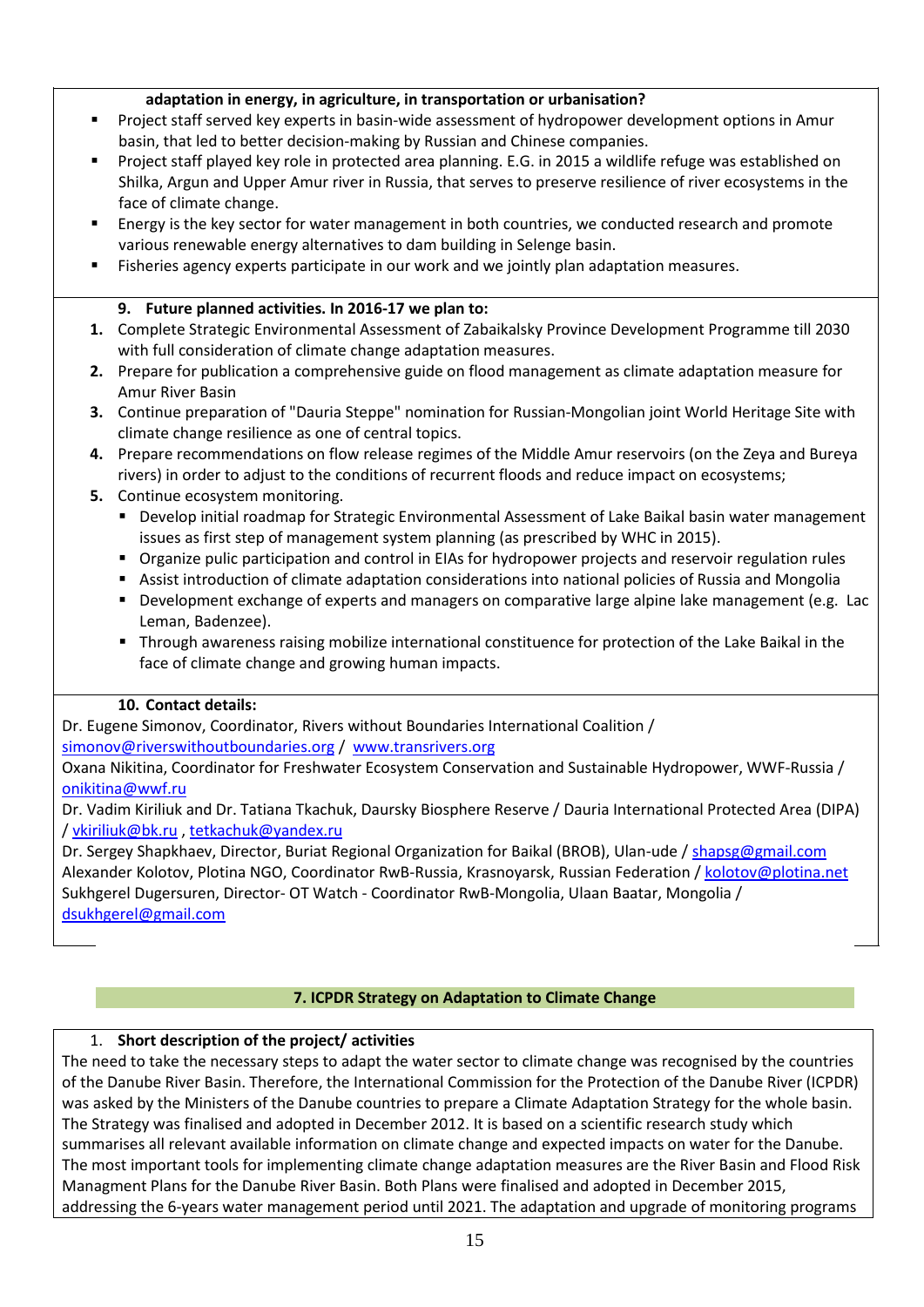is ongoing.

As next steps it is planned to update the ICPDR Strategy on Adaptation to Climate Change in 2018, taking into account the latest scientific knowledge and approaches on climate change adaptation.

The Climate Change Adaptation Strategy and Study are online available following the link: <http://www.icpdr.org/main/activities-projects/climate-change-adaptation>

The River Basin and Flood Risk Management Plans for the Danube River Basin for the period 2015-2021 are available at[: http://www.icpdr.org/main/management-plans-danube-river-basin-published](http://www.icpdr.org/main/management-plans-danube-river-basin-published)

#### **2. Which climate change impacts are you already experiencing or expecting, such as floods, droughts, impacts on water quality etc.?**

Catastrophic flood events but also droughts occured during the last years in the Danube River Basin. However, distinguishing between climate variability and climate change apears to remain gnerally a challenge.

A research study elaborated for the Danube River Basin, which provided the basis for the Danube Climate Change Adaptation Strategy, indicated that impacts on water related sectors are triggered by temperature and precipitation changes. Higher temperature is expected with a gradient from northwest to southeast. Generally, seasonal precipitation changes with a decrease in summer and an increase in winter precipitation are expected. Regarding floods, although local and regional increased heavy rainfall might occur, there is no clear picture for changes in flood magnitude and frequency. An increase of water temperature and increased pressures on water quality are expected. Changes for ecosystems and biodiversity are predicted with shifts of the aquatic and terrestrial flora and fauna. But also positive effects are projected, such as a reduction of ice days on rivers or longer vegetation periods.

# **3. Which concrete results did you achieve in 2014-2015 with regards to climate change adaptation?**  Key tools for implementing climate change adaptation measures are the River Basin and Flood Risk Managment Plans for the Danube River Basin. Both Plans were finalised and adopted in December 2015, addressing the 6-years

water management period until 2021. The Plans include water management measures which were discussed and agreed in the context of climate change. The proposed measures of the Joint Program of Measures went through a "climate check" of the ICPDR Expert and Task Groups. Respective chapters on climate change adapatation and on the way forward were adopted.

Furthermore, the ICPDR Climate Change Adaptation Strategy highlights in its guiding principles that an investigative monitoring programme for climate change shall be set. The strategy considers the effective long-term monitoring (to enable climate change signals to be identified and reacted to in due course) as being one of the key implementation issues. Danube countries selected candidate sites for climate change impacts monitoring, including information on the available data series and evaluations. Different parameters were agreed to be monitored in the frame of the Danube Transnational Monitoring Network (TNMN) to investigate climate change impacts, like for instance water and air temparature, discharge, water level, pH and oxygen.

Political support for further work on climate change adaptation was secured. In February 201,6 the Danube Declaration was adopted at the Ministerial Meeting organised by the ICPDR. As next steps it is planned to update the scientific knowledge base and subsequently the ICPDR Strategy on Adaptation to Climate Change in 2018. The detailed planning for this upcoming work is currently ongoing.

# **4. Which major challenges did you face in this work? How did you overcome them?**

Inhomogenous data base and information on climate change and expected impacts in the basin. In order to overcome this challenge a scientific study for the whole basin was elaborated, summarising existing data and information on climate change and adaptation. The study is planned to be udpated with latest scientific research results.

Uncertainties on expected impacts are posing a challenge for the discussions on adaptation measures. In line with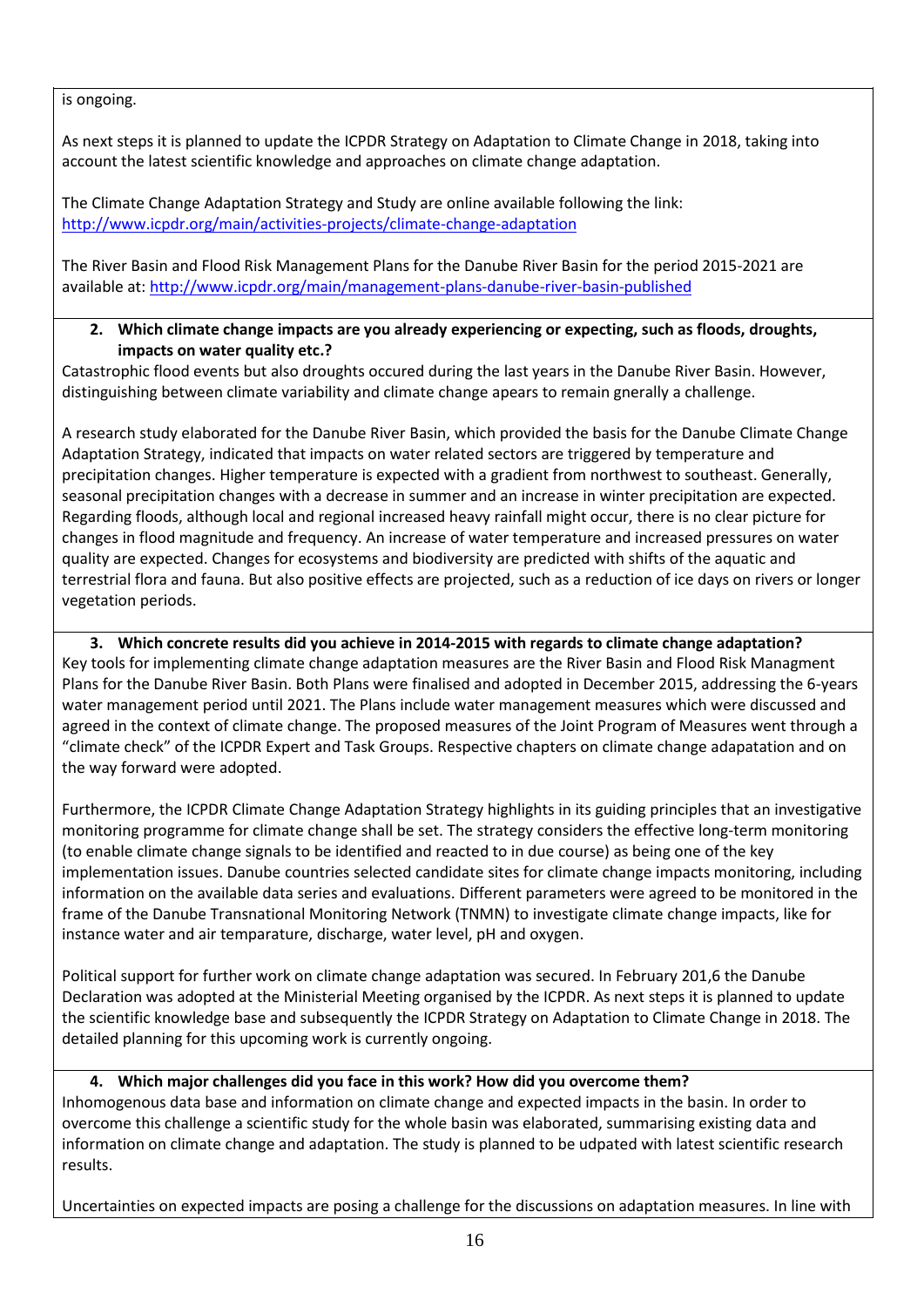the ICPDR Strategy on Adaptation to Climate Change, the Program of Measures of the River Basin Management Plan went through a "climate check". Although statements on climate change bear a certain degree of uncertainty, adaptation has to start now with a priority on win-win, no-regret and low-regret measures which are flexible enough for various conditions. Therefore, the Program of Measures at this stage generally does not include specific measures which are solely dealing with the effects stemming from climate change. In contrary, it clearly reveals that the measures which are targeted towards the improvement of water status and sustainable water management generally help to increase the resilience against climate change effects. This is for instance the case for measures addressing the reduction of pollution from point and diffuse sources. Increased capacities of sewer system storages or measures to control soil erosion are in particular relevant for potential increased heavy rainfall events. The reduction of pollution also helps to ensure and maintain low concentration levels of contaminants during extended drought and low flow conditions.

With regard to water quantity issues, the River Basin Management Plan includes measures to achieve and maintain good quantitative status of groundwater bodies. This is a pre-requisite to ensure a balanced management of abstraction and groundwater recharge, what is a key requirement for sustainable water management as well as a response to climate change. In some countries, specific efforts are taken at the national level to protect future possible locations of water accumulation reservoirs for irrigation purposes in order to increase the resilience of the agricultural sector.

Hydromorphological measures like fish migration aids or the re-connection of wetlands and floodplains are increasing the resilience of the ecosystem. With regard to the latter, multiple benefits also in terms of increased water retention capacities and therefore flood mitigation can in addition be encountered.

In general, due to effects of climate change on multiple water-related sectors, there is a need to further gain clarity on climate impacts across sectors and to further integrate this knowledge into inter-sectoral cooperation activities, e.g. in the exchange with flood risk management, inland navigation, hydropower or agriculture. This will help to better shape programs of measures in order to facilitate win-win solutions or to achieve adequate trade-offs. Furthermore, it will allow to better target activities on emerging and new issues which might be in need to be addressed at the basin-wide level, like this is already the case for the issue of water scarcity and drought.

### 5. **Which lessons learned would you like to share with other basins?**

A shared legal framework for integrated water resource management like the Danube River Protection Convention, EU Water Framework Directive and Floods Directive are crucial for taking the required steps on climate change adaptation. Climate change is therefore an additional key argument in support of transboundary water management approaches.

Following an adaptive approach is needed which provides sufficient flexibility – programs of measures, including adaptation measures, have to be regularly updated within a cyclic planning approach once new scientific evidence and understanding on climate change and related impacts becomes available. This with the objective to increase resilience and to decrease vulnerability within the river basin.

#### **6. How do you finance your climate change activities within the basin? How do you plan to finance implementation of measures?**

Financing of the implementation of measures is done by the individual countries through their river basin and flood risk management plans. Measures are in many cases co-financed by EU and other international funding instruments.

Coordination of measures over the borders is done in the frame of the ICPDR, that is also financed by the countries. Germany took lead for the elaboration of the ICPDR Strategy on Adaptation to Climate Change and financing the scientific study which is a key element of ICPDR's climate adaptation approach.

**7. How did you link transboundary climate change adaptation to adaptation activities at other levels, such as the national level?**

The link is established through the involvement of national representatives in the international working groups of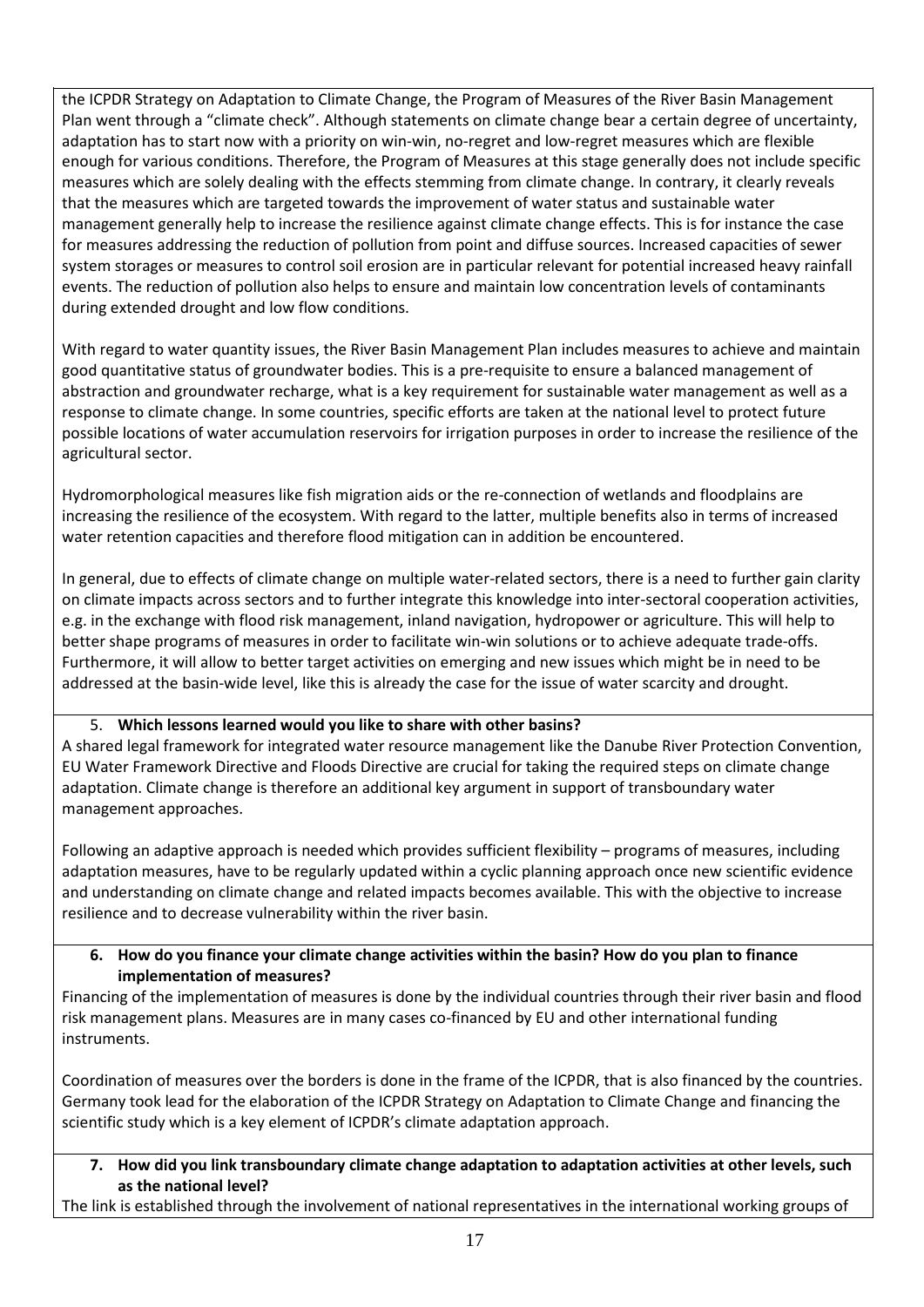the ICPDR for the Danube basin-wide level. This allows to take national issues and experiences on board in the international, basin-wide planning process, and vice versa.

#### **8. How did you link transboundary climate change adaptation to adaptation activities of sectors such as adaptation in energy, in agriculture, in transportation or urbanisation?**

Different sectors and are directly involved in the water management planning processes for the Danube River Basin. This was the case during the elaboration of the ICPDR Strategy on Adaptation to Climate Change, as well as for the elaboration of the Danube River Basin and Flood Risk Management Plans, which are key tools for taking climate adaptation measures. The involvement of sectors is crucial for taking informed and balanced decisions.

#### **9. Future planned activities**

As next steps it is planned to update the scientific knowledge base and subsequently the ICPDR Strategy on Adaptation to Climate Change in 2018. The planning for this work is currently ongoing. More targeted activities on droughts are launched in parallel with the elaboration of a report on the droughts which hit parts of the Danube River Basin in 2015.

#### **10. Contact details**

For further information please consult the ICPDR website [http://www.icpdr.org](http://www.icpdr.org/) or get in contact with the ICPDR Secretariat:

Mr Raimund Mair Technical Expert River Basin Management Tel.: +43 1 26060 5333 [Raimund.Mair@unvienna.org](mailto:Raimund.Mair@unvienna.org)

#### **8. Integrating the impacts of Climate Change into the management of the North-Western Sahara Aquifer System (NWSAS) / Identification of the CC impacts observed and current adaptive Capacity**

### **1. Short description of the project/ activities**

The North-Western Sahara Aquifer System, better known under the French acronym « SASS », extends over a total area of more than one million km2. The NWSAS is a transboundary aquifer shared by Algeria (700 000 km2), Libya (250 000 km2) and Tunisia (80 000 km2).With a view to ensuring sustainable development in the region, OSS, in partnership with the three countries concerned, have elaborated, in a first phase, studies that helped a better hydraulic understanding of the NWSAS. However, given the increasing demands for water, notably for agriculture, and the urgent necessity to preserve a little renewable resource, OSS implanted a study on water valorisation. The study was of a socio-economic nature and consisted in an analysis of the farmers' operation, and especially the irrigator's real behaviour, based on surveys aimed at more than 3000 farmers. The surveys analysis allowed to identify the major constraints against water productivity, to assess the economic impacts of these constraints and to deduce recommendations for a better valorisation of the NWSAS water resources. The results of this study fed into a number of recommendations for a more sustainable agriculture and a better preservation of the aquifer's resources.

With the aim of consolidating the results obtained by the socio-economic study, OSS, in partnership with the GWP and the three beneficiary countries, have conducted a study aiming at integrating climate change impacts across the most vulnerable to rain fall areas, notably the plain of Tunisian Jeffara and the north region of the basin (Biskra, Jerid), for the implementation of complementary surveys integrating the climate change dimension in order to:

- Identify the impacts of climate change observed;
- Analyse current adaptive capacity
	- **2. Which climate change impacts are you already experiencing or expecting, such as floods, droughts, impacts on water quality etc.?**

The surveys allowed to make the following observations: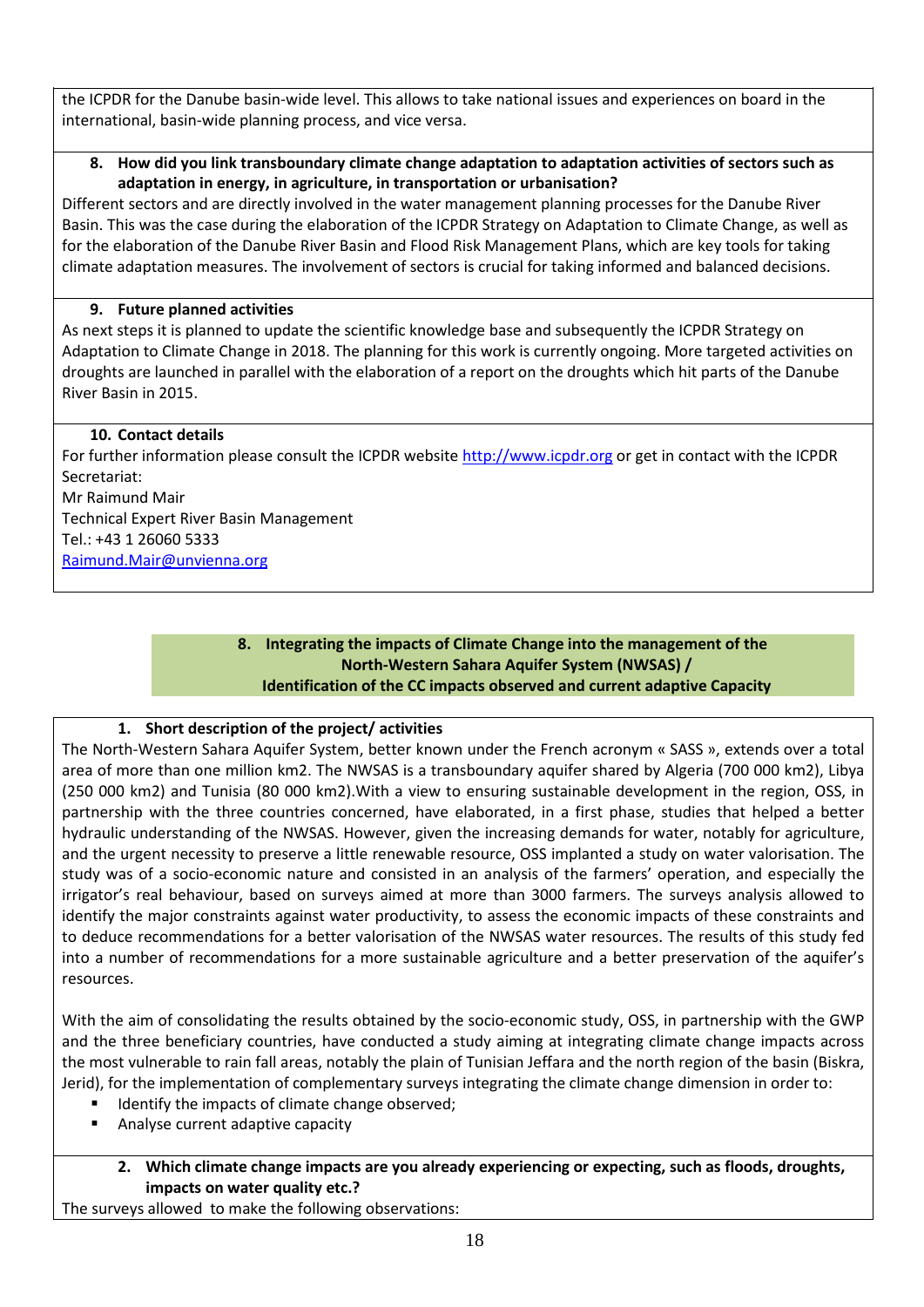- **•** Degradation of water quality
- Increase of wind frequency
- **Increase of sand storms frequency**

### **3. Which concrete results did you achieve in 2014-2015 with regards to climate change adaptation?**

The surveys allowed to identify the farmers' adaptation options:

- Introduction of livestock breeding
- **Abandonment of crops with high water needs**
- Increase of water consumption
- Introduction of water saving irrigation techniques

#### **4. Which major challenges did you face in this work? How did you overcome them?**

No particular challenge for this study

#### 5. **Which lessons learned would you like to share with other basins?**

The farmers have a significant adaptive capacity in facing climate change which should be strengthened

#### **6. How do you finance your climate change activities within the basin? How do you plan to finance implementation of measures?**

The funding resource are of two orders :

- International cooperation for the studies and the farmers' dynamics.
- Countries funds (public and private) for the infrastructures (irrigation, ...)

**7. How did you link transboundary climate change adaptation to adaptation activities at other levels, such as the national level?**

There was no link with the adaptations at the national level as they were not studied in-depth at the national level

#### **8. How did you link transboundary climate change adaptation to adaptation activities of sectors such as adaptation in energy, in agriculture, in transportation or urbanisation?**

There was no link with the adaptations at the national level as they were not studied in-depth at the national level

#### **9. Future planned activities**

A study on water and food security within the framework of the NEXUS: the energy factor will be integrated.

**10. Contact details:** [djamel.latrech@oss.org.tn](mailto:djamel.latrech@oss.org.tn)

#### **9. Investment Plan for the Strengthening of Resilience to Climate change in the Niger Basin (abbreviated as Climate Resilience Investment Plan - CRIP)**

#### **1. Short description of the project/ activities**

The Niger Basin is an expansive region in West Africa that is home to more than 112 million people throughout the nine countries of Benin, Burkina Faso, Cameroon, Chad, Ivory Coast, Guinea, Mali, Niger, and Nigeria. The Niger River and its tributaries are vital lifelines providing drinking water, irrigation, aquaculture, energy, and transport to these nine riparian countries. Heavy reliance on natural resources, combined with ongoing conflicts, and political instability make it one of the most fragile river basins in Africa. Over 70% of the population lives in areas where food security depends on unreliable rainfall and highly variable inter-annual and intra-annual river flows. Climate variability has long been a challenge and an obstacle for development in the Basin.

The Niger Basin countries recognize that the shared nature of their water resources presents an opportunity for a collaboration and coordination that will derive greater resilience-building outcomes. The Investment Plan for the Strengthening of Resilience to Climate Change in the Niger River Basin (abbreviated as Climate Resilience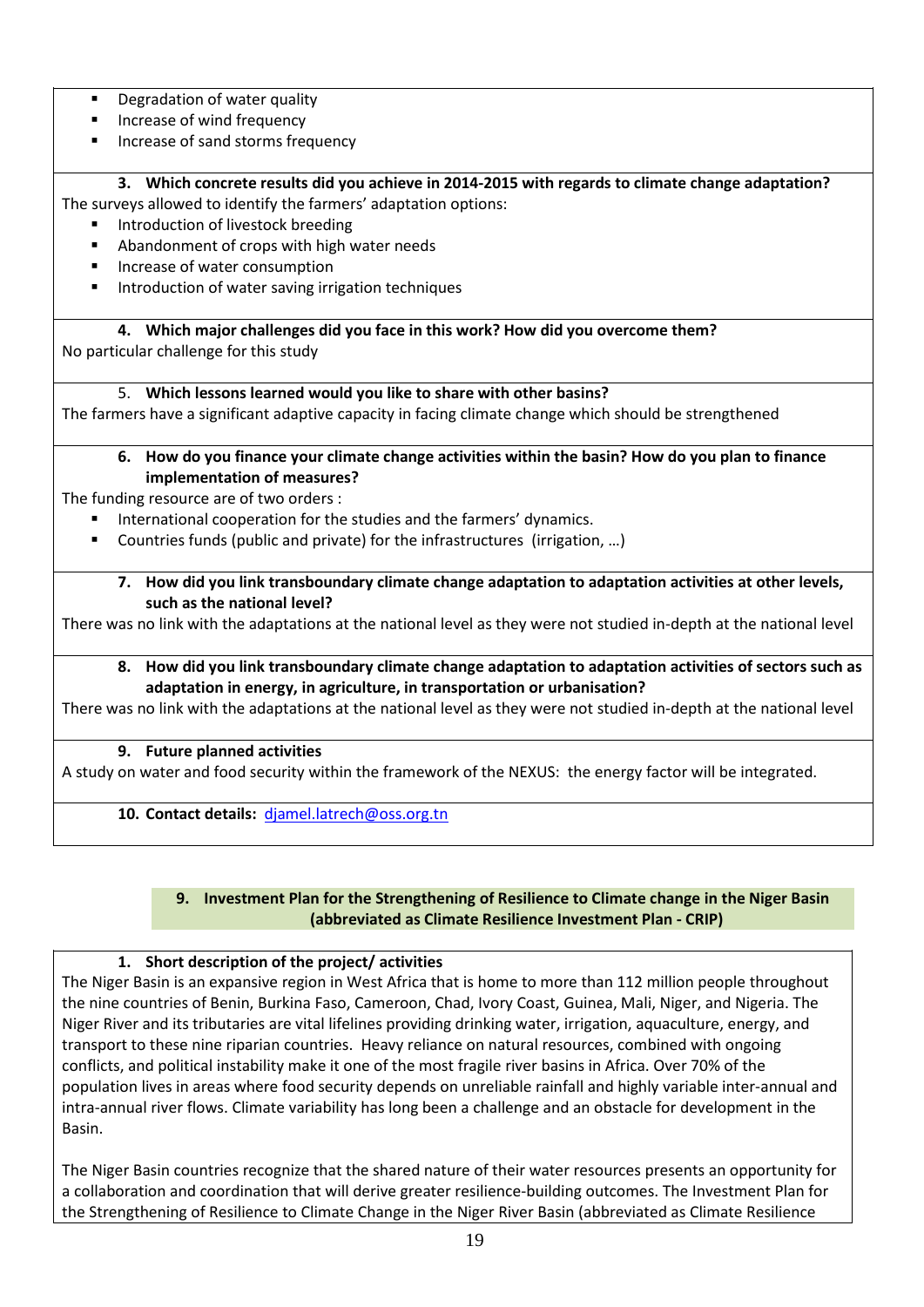Investment Plan - CRIP) was prepared and will be implemented by the Niger riparian countries and the Niger Basin Authority (NBA), one of the oldest African intergovernmental agencies, created in 1964 in Niamey, Niger. The CRIP includes 246 actions that are divided in two packages:

(1) the Knowledge Package including (i) Measures to enhance knowledge and strengthen response to climate and hydrological risks, (ii) Measures to assess vulnerability, communicate, and raise awareness, (iii) Measures to strengthen capacity and integrate adaptation into bodies and management instruments of the national and regional institutions of the Basin;

the Sectoral Investment Package including (i) Measures targeting vulnerability to water stress (ii) Measures targeting vulnerability to flooding, (iii) Measures targeting vulnerability to soil degradation (iv) Measures targeting vulnerability to degradation of the grazing land, (v) Measures targeting vulnerability to degradation of the ecosystems , (vi) Measures targeting vulnerability to deterioration of the water quality (vii) Measures targeting vulnerability linked to the rising sea-level, (viii) Measures strengthening resilience (e.g. generation of jobs, revenues, etc.).

Actions were culled from the NBA's Operational Plan, member countries' National Adaptation Programs of Action (NAPAs) and National Adaptation Plans (NAPs), as well as country proposals. This comprehensive basinapproach to addressing development and resilience is widely considered a best practice, but rarely implemented in the developing world due to the urgency of development needs as well as resource and capacity constraints. Yet in light of the rapidly advancing effects of climate change and the certain devastation that these impacts will bring to the most vulnerable countries and communities in the world, the CRIP is a bold and necessary step toward concerted action for a sustainable future in the Niger Basin.

Full implementation of the plan is estimated to cost USD \$3.11 billion. The plan will mobilize funding from a wide array of sources, some of which have committed support early in the Plan's development process. Additional funds will be mobilized with the support of regional and multilateral partners, such as the NBA member countries, the African Development Bank, and the World Bank. In practice, the CRIP will bring together adaptation measures planned in the Niger River Basin and help to mobilize complementary adaptation financing, including from specialized climate funds. All financing for the investment plan is aligned and consistent with existing plans at the regional and national levels.

### **2. Which climate change impacts are you already experiencing or expecting, such as floods, droughts, impacts on water quality etc.?**

Floods, droughts and land degradation

### **3. Which concrete results did you achieve in 2014-2015 with regards to climate change adaptation?**

- Development of 3000 ha of irrigated perimeter
- **Protection of 11,000 km of river bank**
- restoration of 39 000 ha of degraded land
- **F** reforestation of 1200 ha of agroforestry
- support in traditional fishing (fishing equipment, storage equipment)
- **Production of more than 60 T/year of fish**
- **Development and improvement of tools and more efficient methods**

#### **4. Which major challenges did you face in this work? How did you overcome them?**

- weak capacity of executing Agencies
- **Security issue in some areas**
- **EXTE:** Lack of hydro climatic data in quasi real time

#### 5. **Which lessons learned would you like to share with other basins?**

- A good knowledge of the impacts of climate change on the natural resources
- **EXECT** is required for a better planning of development, especially, the actions of adaptation to climate change
- **Political will, solidarity and equity are key issues in the management of**
- **trans-boundary water resources**
- **The participation of the users in the decision-making process is necessary for the consensual planning of**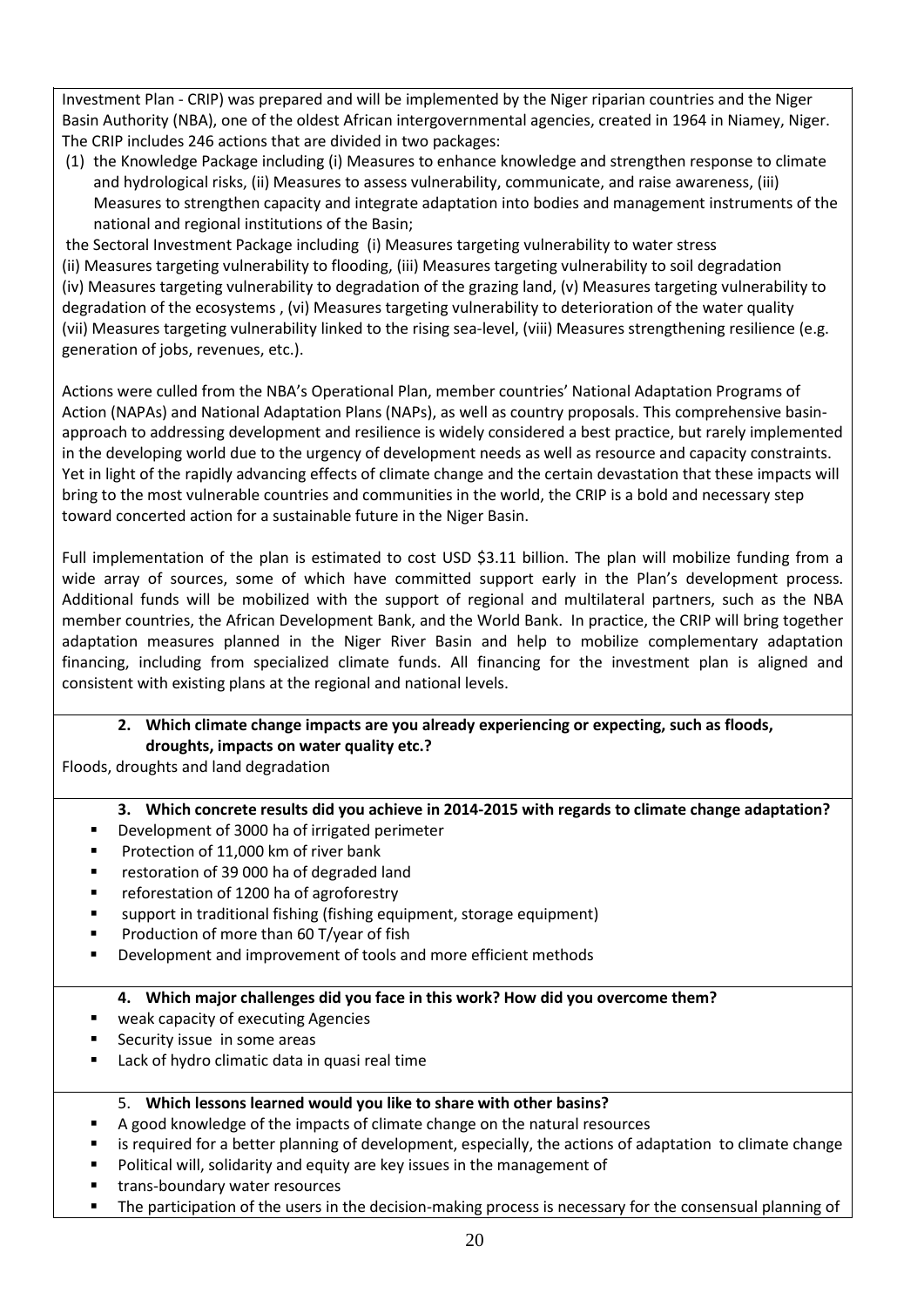the sustainable development of the basin

- Dialogue, consultation, transparency and sharing of relevant information are
- conducive to the creation of an atmosphere of confidence among the stakeholders and thus, facilitate a concerted management of shared waters

#### **6. How do you finance your climate change activities within the basin? How do you plan to finance implementation of measures?**

Climate change activities are financed by Member countries contributions and donors (grant and loans). To finance the NBA CRIP we plan to organize a Donors Ronde Table on august, 30<sup>th</sup> 2016 in Abuja (Nigeria).

#### **7. How did you link transboundary climate change adaptation to adaptation activities at other levels, such as the national level?**

Adaptation activities at national level need coordination at transboundary level to avoid "maladaptation". We also need forecasting tools at transboundary level to help decision making for floods and droughts management at national level.

#### **8. How did you link transboundary climate change adaptation to adaptation activities of sectors such as adaptation in energy, in agriculture, in transportation or urbanisation?**

Transboundary climate change adaptation must promote inter sectorial coordination. In fact, adaptation in Energy at national or local level can have negative impact downstream on adaptation in others sectors such as in agriculture, and lead to maladaptation.

#### **9. Future planned activities**

- Donors meeting on the Integrated Program for Development and climate change adaptation in the Niger basin (in May 2016), under preparation with African Development Bank, West African Economic and Monetary Union, African Water Facility and ICA. The implementation of this program is planned to start in 2016
- Donors round table to mobilize funds for the implementation of the CRIP

### **10. Contact details:**

SE/ABN: [secretariat.abn@gmail.com](mailto:secretariat.abn@gmail.com) Dr Abdou Guero: [abdou.guero@gmail.com](mailto:abdou.guero@gmail.com)

#### **10. Development of the Master Plan for Water Development and Management of the International Commission of the Congo-Oubangui-Sangha (CICOS) for the next five years 2016 – 2020**

### **1. Short description of the project/ activities**

The SDAGE provides the operational plan of CICOS in the water sector. It sets the guidelines, the objectives and the measures to be implemented to support development and sustainable management of water resources at basin level. As inclusive document of IWRM in the Congo Basin, the scope of the SDAGE goes beyond the mere aspect of environmental protection. It has a wider thematic application scope than SDAGE conducted in other basins that primarily focus on achieving environmental goals.

The development and implementation of the SDAGE are designed based on a participatory approach, through the implementation of National and Regional Dialogue Platforms (PCN and PCR).

PCN and PCR form the mechanics of the participative approach in the Congo basin. They constitute the primary mean for CICOS to inform, consult and involve stakeholders into the SDAGE development process.

The development of the SDAGE has been possible thanks to funding from German cooperation through GIZ under the GETRACO project which is led by the German consulting firm GFA from 18 August 2014 to 31 March 2016.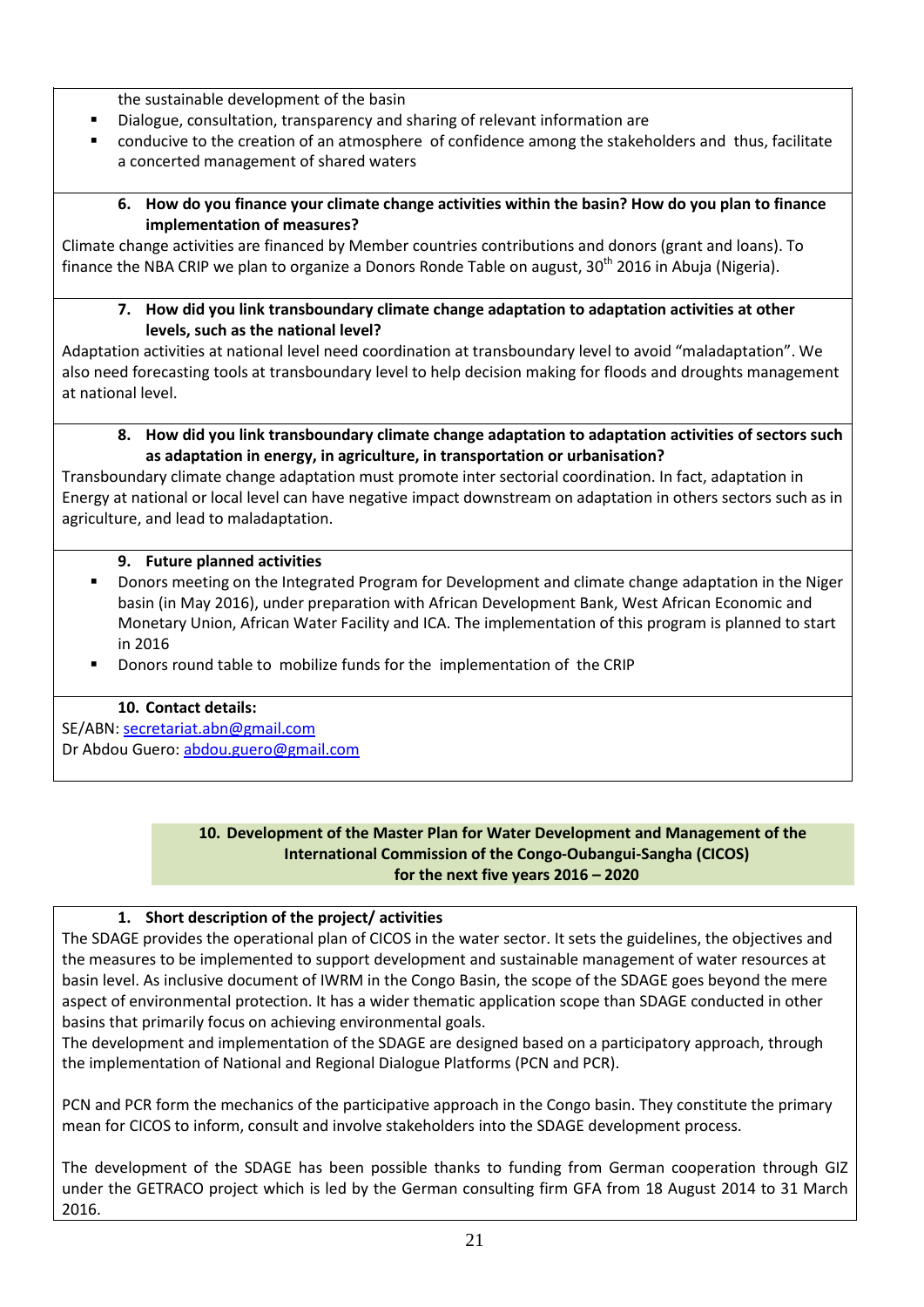### **2. Whichclimate change impacts are youalreadyexperiencing or expecting, such as floods, droughts, impacts on water quality etc.?**

Main sectoral challenges resulting from the assessment:

- Increase coverage rates (supply and sanitation): Climate change will have little impact on drinking water and sanitation sector;
- Increase hydroelectric production: it is expected that impacts of climate change will reduce river flows during the next century. This impact may indeed bring down the production potential, but facing other challenges to address in the next decades, it can be considered minor. It will probably take a very long time before the impacts of climate change constitute a real obstacle to the continuation of the hydroelectric development of the basin;
- **Interation development: impacts of climate change will have relatively limited effects on irrigation sector** and agriculture sector as a whole;
- Improve inland waterway transport capacity: from all of the water sub-sectors, navigation is undoubtedly the one that will suffer most from impacts of climate change, and this has already began with a loss of navigability on the Oubangui and Sangha rivers. The challenge for this sector will be to assess at best infrastructures sizing and type and required investments to restore and sustainably preserve navigability conditions taking into account the most likely evolution according to climate models;
- Sustainable use of fish resources: climate change may have effects on aquatic wildlife because of river flow decreases and temperature variations. The potential magnitude of these effects is still very poorly perceived, but it is not expected that drastic changes will occur in the next decades for this production sector;
- Pollutant control in the industrial sector: given the low need of industries and mines in relation to available resources, impacts of climate change will not have significant influence on activities from a water resources perspective;
- Wetlands protection: for the environment, instability and unpredictability resulting from climate change, with the increase of extreme or violent events, can submit sensitive areas to threats such as landslides caused by erosion. However, from a more positive point of view wetlands and forests, peatlands, may provide significant carbon sinks, which could be long-lasting valued on the carbon market related to climate change.

### **3. Which concrete results did you achieve in 2014-2015 with regards to climate change adaptation?**

- Establishment of National Dialogue Platforms (PCN), in each CICOS Member State and creation of a Regional Dialogue Platforms (PCR) which includes representatives from the PCN;
- Development of assessments of the water sector in the CICOS area having identified key sectoral challenges;
- Formulation of a Shared vision of the development of the water sector in the CICOS area by 2035, and its structuring into strategic objectives;
- Formulation of an Action Program (PdM) 2016 2020 aiming at making water an actual sustainable development and growth factor for all in the basin.

# **4. Which major challenges did you face in this work? How did you overcome them?**

The most significant challenges:

- Collection, use, and dissemination of information on water,
- **Dearally 2** Operating procedures of National and Regional Dialogue Platforms (PCN / PCR),
- **Increase in hydroelectric production,**
- Improvement of inland waterway transport capacity.

All these challenges are taken into account in the formulation of the Action Program (PdM) 2016 – 2020.

### 5. **Which lessons learned would you liketo share with other basins?**

Below are some lessons learned:

- Importance of participation of the various levels of actors (global, regional, basin, local)
- Importance of links between assessment, Shared vision, objectives, PdM, and activities....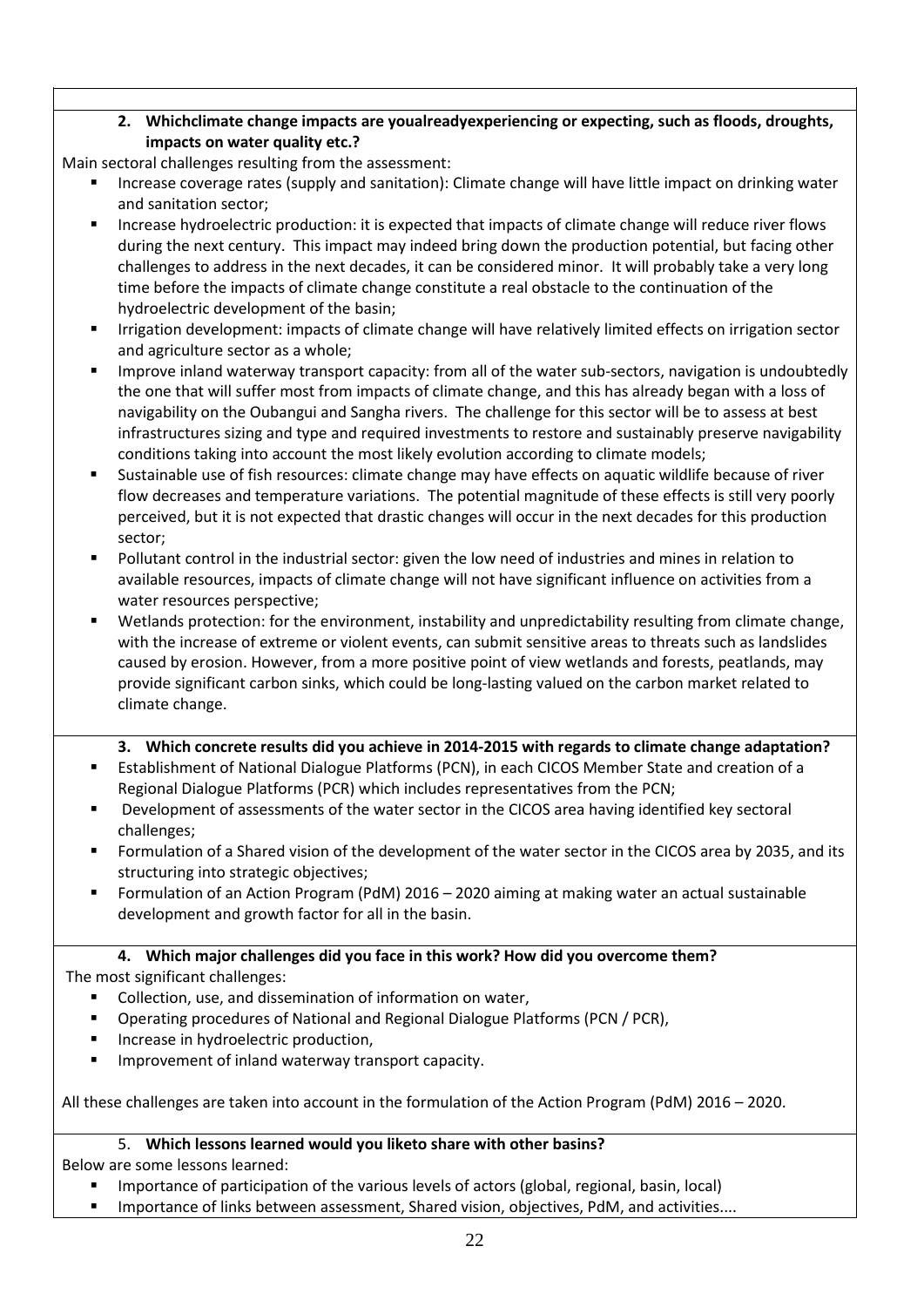- PdM activities will be implemented through the PCN in order to strengthen national capacities for transboundary water management;
- PdM activities must be associated with global and interregional initiatives developed based on national programs;
- Developement issues in the different sectors will be addressed, by complementing and supporting national and multilateral development initiatives.

#### **6. How do you finance your climate change activities within the basin? How do you plan to finance implementation of measures?**

Potential funding sources are :

- Contributions of CICOS member States and regional institutions;
- **Support of Financial and Technical Partners (PTF), under different forms;**
- German cooperation has already expressed its interest to continue supporting CICOS for the implementation of the PdM.
	- **7. How did you link transboundary climate change adaptation to adaptation activities at other levels, such as the national level?**

In the adaptation to climate change process, CICOS has to take a role of advisor, facilitator and mediator towards its member States. National adaptation plans (NAPs) developed by States do not sufficiently address aspects related to water, according to the transboundary perspective represented by CICOS. In order to identify better impacts of climate change at the Congo basin level, concerted joint actions should be identified and implemented, as a complement to those already planned in the NAPs.

#### **8. How did you link transboundary climate change adaptation to adaptation activities of sectors such as adaptation in energy, in agriculture, in transportation or urbanisation?**

CICOS aims at achieving a Transboundary adaptation plan to climate change (PTACC) in order to assess impacts of climate change on water resources according to different IPCC scenarios, and to provide adequate adaptation strategies and measures. The PTACC will provide a basis for further implementation of identified measures.

#### **9. Future planned activities**

- Fundraising for the Implementation of the Action Program (PdM). The amount to be found in order to implement the PdM is USD 34 579 565;
- **Implementation of the project "Strengthening of the hydrological monitoring of the Congo for an IWRM** taking into account adaptation to climate change" under the CZZ2054 Funding agreement, signed between AFD and CICOS on 2 December 2015 at COP21 in Paris.

### **10. Contact details**

Mr Blaise – Léandre Tondo Hydraulics expert CICOS Tel.: +243812958225 [blaisetondo@yahoo.fr](mailto:blaisetondo@yahoo.fr)

Mr Bertrand Meinier Technical Advisor GIZ Transboundary Water Management in the Congo Basin Project (GETRACO) [bertrand.meinier@giz.de](mailto:bertrand.meinier@giz.de)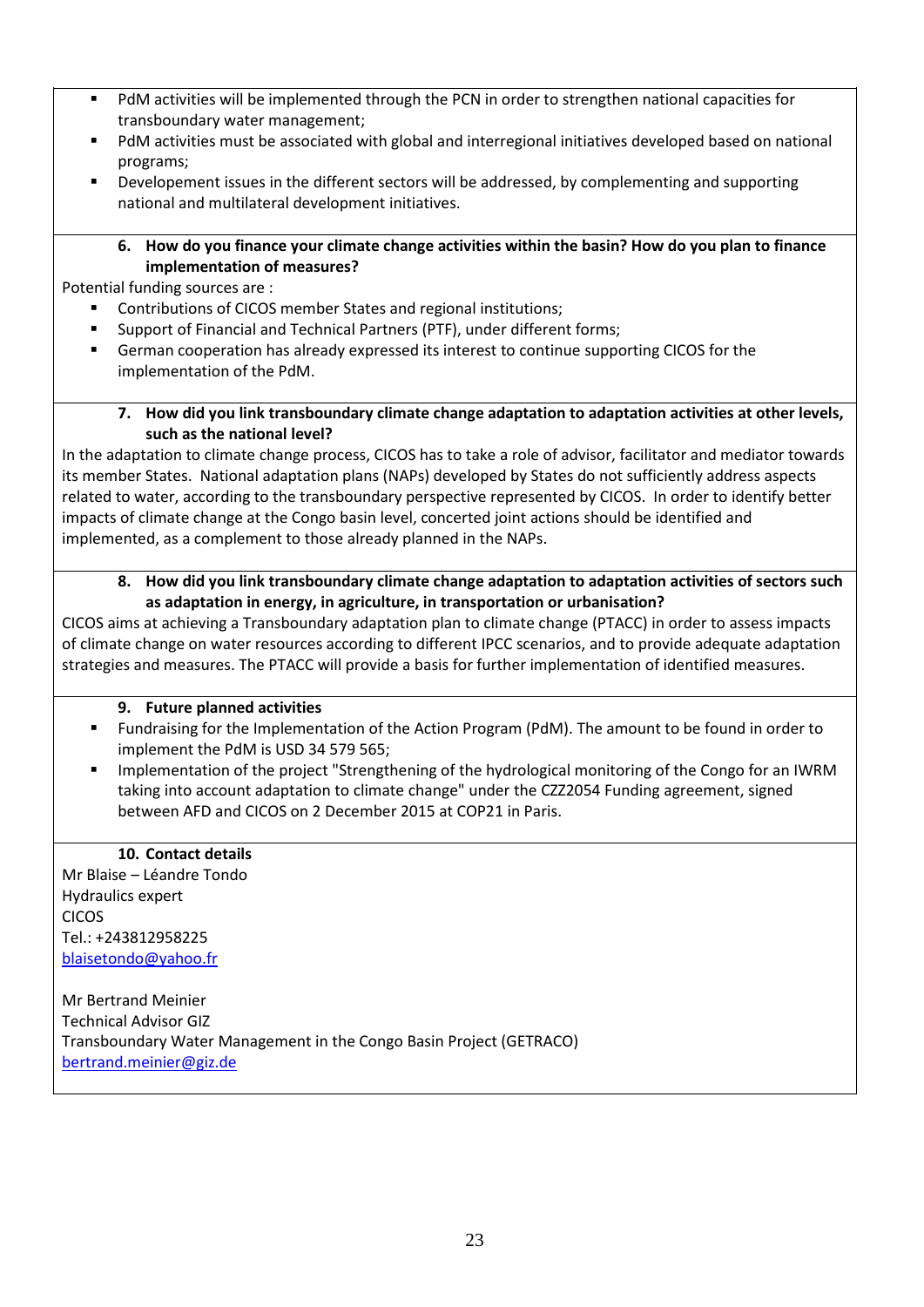#### **11. Short description of the project/ activities**

### **A. STORAGE DAM PROJECTS**

Large dams on the Senegal River aim at satisfying the needs for water of the population, such as uses related to navigation, industry and the mining sector.

- ➢ **Manantali** multipurpose dam (hydroelectricity and flow regulation): Storage 11.5 billion m3
- ➢ **Diama** benefits improved filling conditions downstream.

➢ **Félou** and **Gouina**

➢ **Koukoutamba**: The structure uses high rainfall of the catchment area (1750 mm/year)

➢ **Gourbassi**, **Boureya** and **Balasa**

#### **B. OTHER TOOLS AND PROJECTS**

➢ Resource management tools: these tools are used to manage conventional, uncertain and rare situations. These tools include:

- Dashboard of needs / resources, which provides a quantitative assessment of the resource,
- Models, including rain runoff model and forecasting model.

➢ Vulnerability study within the Integrated Water Resources Management Project. The overall objective of these studies is to improve the resilience of the river basin to impacts caused by variability and climate change.  $\triangleright$  Alert Plan: It has been established and can prevent flooding due to rainfall or dam failures.

**12. Which climate change impacts are you already experiencing or expecting, such as floods, droughts, impacts on water quality etc.?**

Effects of climate change, with recurrent droughts, have resulted in losses of agricultural production, high livestock mortality and an impoverishment of the population from the middle valley and the delta. To adapt, OMVS has built dams.

As much as the basin suffers flooding, sometimes it also suffers of heavy floods such as in 1998 and 2003.

**13. Which concrete results did you achieve in 2014-2015 with regards to climate change adaptation?** In 2014-2015, OMVS continued to establish other storage dams, including Gouina which is under construction. OMVS has adopted a meteorological and hydrological forecasting model. This model allowed forecasting rainfall and runoff.

Actions are also carried out for the development of Koukoutamba, Boureya and Balassa dams in Guinea. OMVS also developed terms of reference for vulnerability assessment of the basin to climate change. This study will provide basin vulnerability maps to climate change.

**14. Which major challenges did you face in this work? How did you overcome them?** Major challenges in the implementation of adaptation programs are twofold: first funding planned actions, and second availability of essential data for forecasting and response.

15. **Which lessons learned would you like to share with other basins?** The need for cooperation and the urgent need to develop structures such as storage dams and dikes.

#### **16. How do you finance your climate change activities within the basin? How do you plan to finance implementation of measures?**

All actions are carried out by three sources: the first source is the regular budget funded by equal contributions from the four Member States; the second consists of loans for development projects. The main donors are multilateral (World Bank, African Development Bank, European Investment Bank, Arab Fund) and bilateral (French Agency for Development, KFW, Exim Bank of China, Kuwaiti Fund); donations from bilateral and multilateral partners